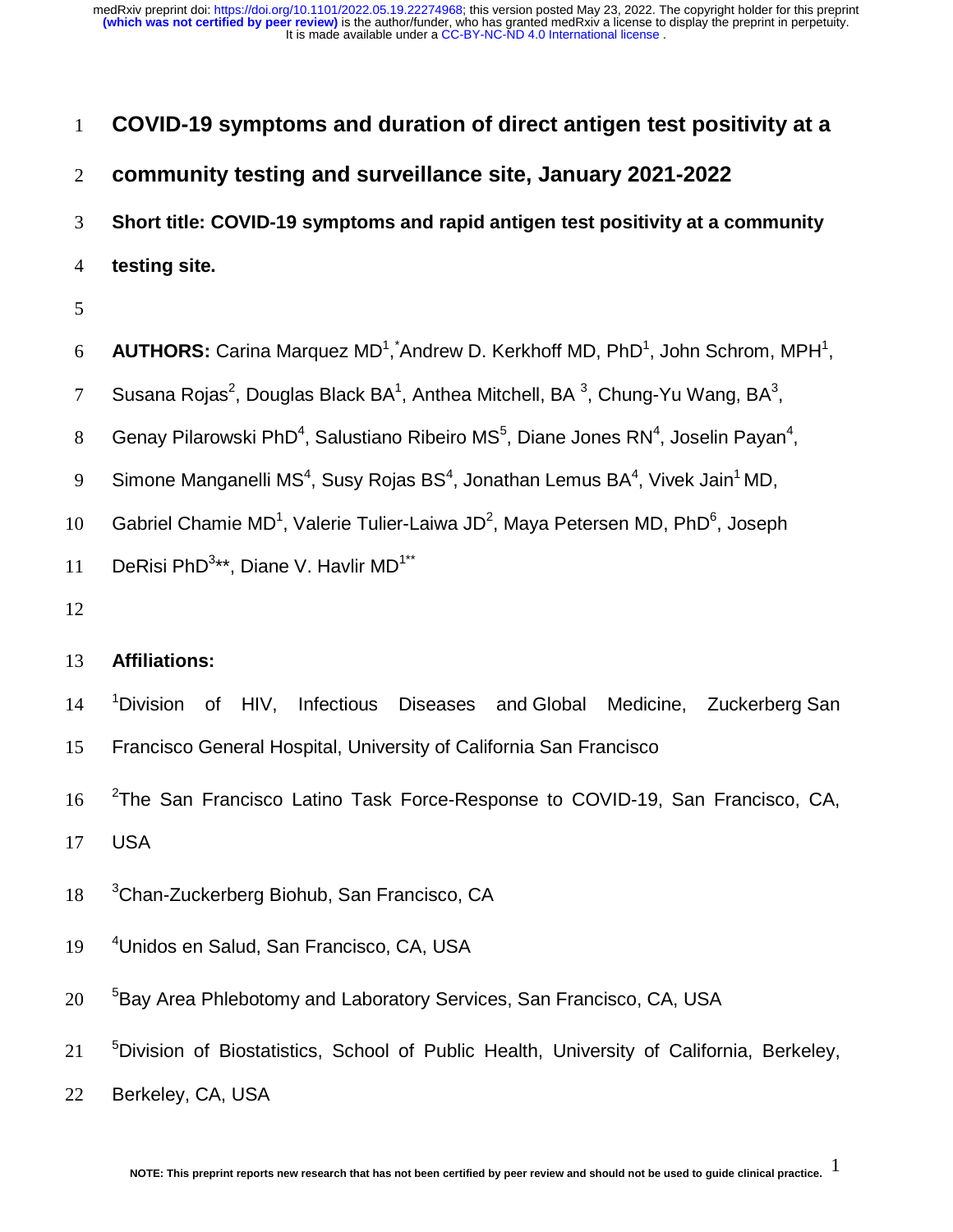- 
- \*\*Authors contributed equally
- 
- **Corresponding author:**
- \*Carina Marquez, MD, MPH
- Associate Professor of Medicine
- Division of HIV, Infectious Diseases Global Medicine
- University of California, San Francisco
- Zuckerberg San Francisco General Hospital
- 995 Potrero Ave
- San Francisco, CA 94110
- carina.marquez@ucsf.edu
- Phone: 415-476-4082
- Fax: 415-476-6953
- 

- **Manuscript Word count: 2983**
- **Keywords:** COVID-19; Omicron; rapid antigen testing

- 
- 
- 
- 
-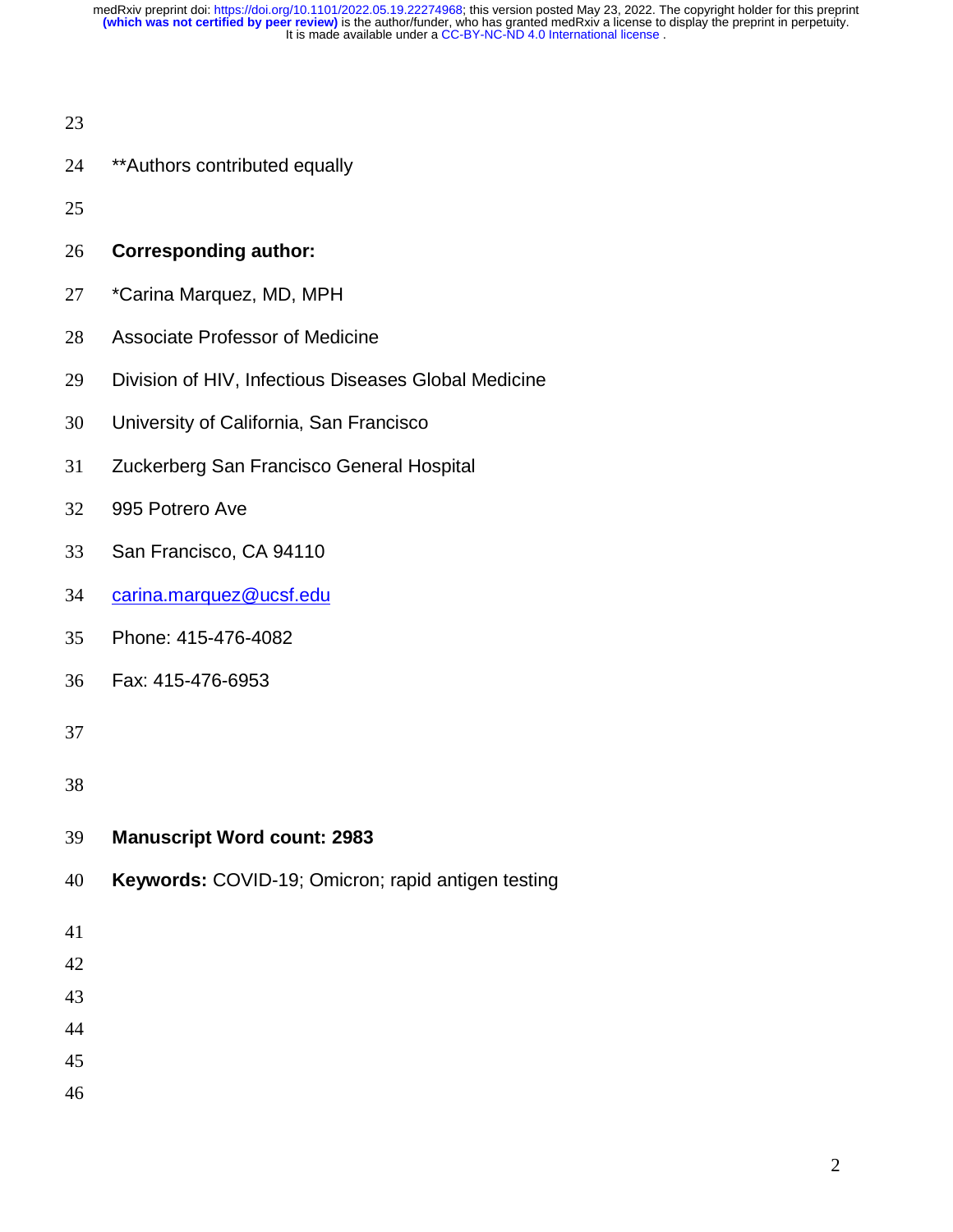It is made available under a [CC-BY-NC-ND 4.0 International license](http://creativecommons.org/licenses/by-nc-nd/4.0/) . **(which was not certified by peer review)** is the author/funder, who has granted medRxiv a license to display the preprint in perpetuity. medRxiv preprint doi: [https://doi.org/10.1101/2022.05.19.22274968;](https://doi.org/10.1101/2022.05.19.22274968) this version posted May 23, 2022. The copyright holder for this preprint

- 
- 

# **Abstract**

- 
- **Importance:** Characterizing clinical symptoms and evolution of community- based
- SARS Co-V-2 infections can inform health practitioners and public health officials in a
- rapidly changing landscape of population immunity and viral variants.
- **Objective**: To characterize COVID-19 symptoms during the Omicron period compared
- to pre-Delta and Delta variant periods and assess the duration of COVID-19 BinaxNOW
- rapid antigen test positivity during the Omicron variant surge.
- **Design, Setting, and Participants:** This public health surveillance study was
- undertaken between January 2021- January 2022, at a walk-up community COVID-19
- testing site in San Francisco, California. Testing with BinaxNOW rapid antigen tests was
- available regardless of age, vaccine status, or symptoms throughout.
- **Main Outcomes and Measures:** We characterized the prevalence of specific
- symptoms for people with a positive BinaxNOW test during the Omicron period and
- compared it to the pre-Delta and Delta periods. During the Omicron period, we
- examined differences in symptoms by age and vaccine status. Among people returning
- for repeat testing during Omicron period, we estimated the proportion with a positive
- BinaxNOW antigen test between 4-14 days from symptom onset or since first positive
- test if asymptomatic.
- **Results:** Of 63,277 persons tested, 18,301 (30%) reported symptoms and 4,568 (25%)
- tested positive for COVID-19. During the Omicron period, 41.6% (3032/7283) of
- symptomatic testers tested positive, and the proportion reporting cough (67.4%) and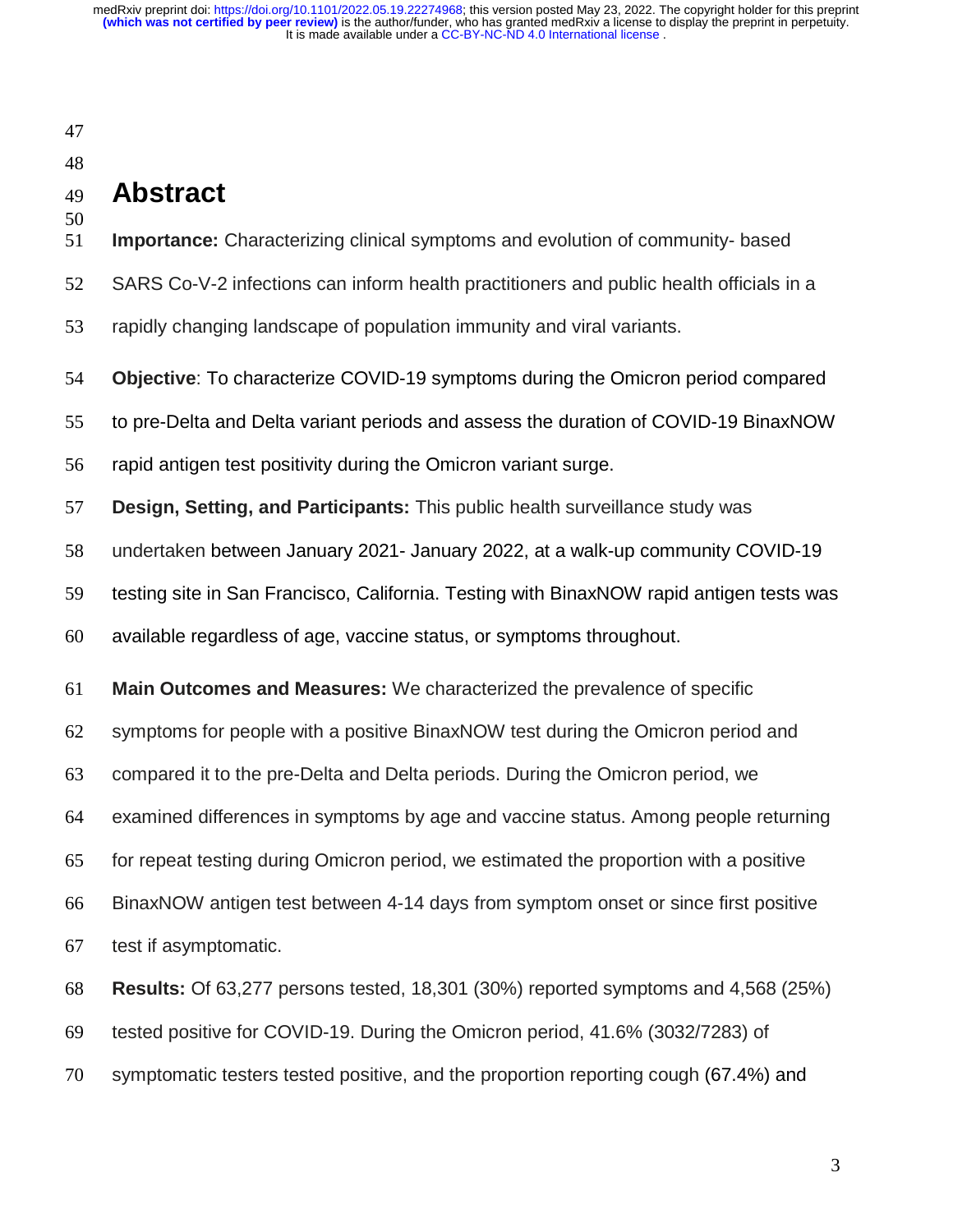| 71 | sore throat (43.4%) was higher than during Delta and pre-Delta periods. Congestion     |
|----|----------------------------------------------------------------------------------------|
| 72 | was higher during Omicron (38.8%) than during the pre-Delta period and loss of         |
| 73 | taste/smell (5.3%) and fever (30.4%) were less common. Fevers and myalgias were        |
| 74 | less common among persons who had received boosters compared to unvaccinated           |
| 75 | people or those who received the primary series. Five days after symptom onset, 31.1%  |
| 76 | of people with COVID-19 stated their symptoms were similar or worsening. An            |
| 77 | estimated 80.2% of symptomatic re-testers remained positive five days after symptom    |
| 78 | onset and 60.5% after ten days.                                                        |
| 79 | <b>Conclusions and Relevance: COVID-19 upper respiratory tract symptoms were more</b>  |
| 80 | commonly reported during the Omicron period compared to pre-Delta and Delta            |
| 81 | periods, with differences by vaccination status. Antigen test positivity remained high |
| 82 | after 5 days, supporting guidelines requiring a negative test to shorten the isolation |
| 83 | period.                                                                                |
| 84 |                                                                                        |
| 85 |                                                                                        |
|    |                                                                                        |
| 86 |                                                                                        |
| 87 |                                                                                        |
| 88 |                                                                                        |
|    |                                                                                        |
| 89 |                                                                                        |
|    |                                                                                        |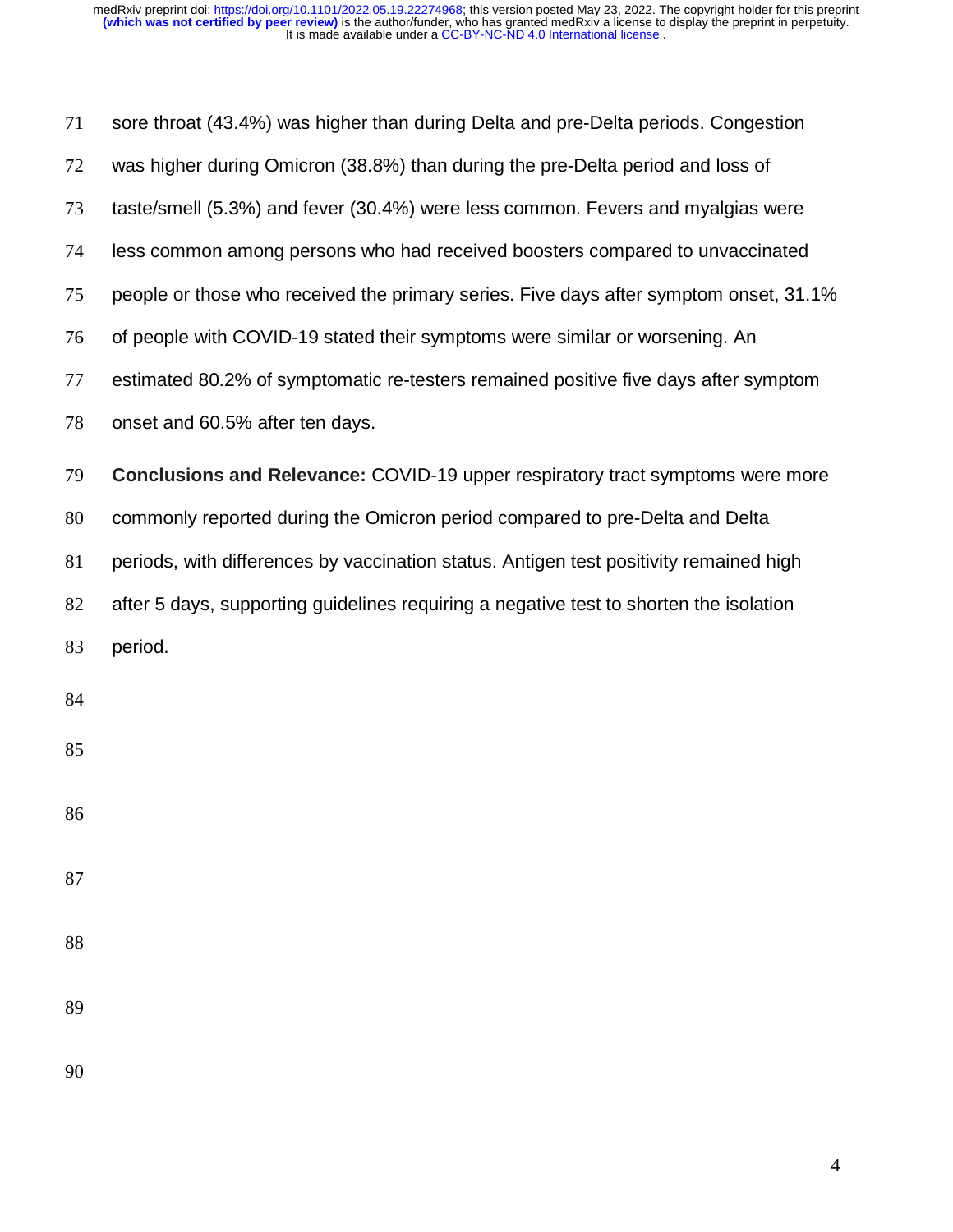## 

# **Key points**

- **Question:** During the Omicron period, are there differences in COVID-19
- symptomatology compared to the pre-Delta and Delta periods and how long do rapid
- antigen tests remain positive?

| 96 | <b>Findings:</b> In this community-based surveillance study we detected differences in |
|----|----------------------------------------------------------------------------------------|
| 97 | symptomatology between the Omicron period and prior variant-periods, and by age and    |
| 98 | vaccination status. Five days after symptom onset, 80% remained positive with a        |

BinaxNOW test.

- **Meaning:** During the Omicron period**,** differences in symptomatology may be due to
- rising population immunity and a new variant. BinaxNOW positivity remained high
- among re-testers, which supports guidelines that use rapid tests to shorten the isolation
- period.
- 
- 
- 
- 
-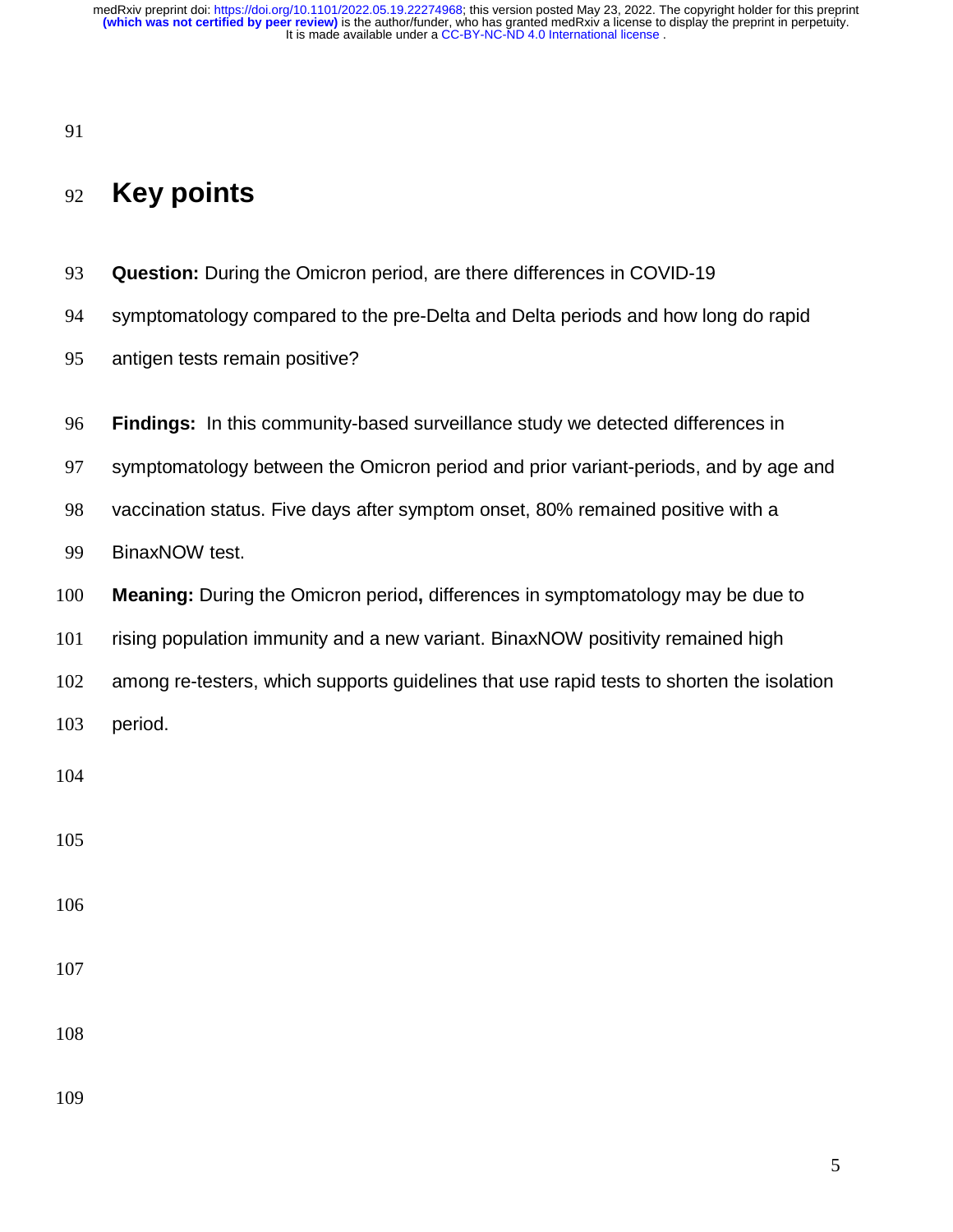# **Introduction**

COVID-19 symptoms are an important entry point into testing, treatment, and isolation. Prompt entry into this sequence of care is critical to breaking chains of  $\cdot$  transmission and starting anti-viral treatment early in infection<sup>1,2</sup>. As population immunity and viral variants evolve in the ongoing SARS CoV-2 pandemic, understanding symptomatology, symptom duration, and the use of changing diagnostic modalities, such as rapid antigen tests, can help inform medical providers and public health leaders on clinical management and key policy questions. National studies from the United Kingdom (UK) have demonstrated changes in COVID-19 symptom profile by viral 120 variant. $3-5$  However, there has not been a large study of symptom variation by variant wave among outpatients outside of the UK. Further, there have been relatively few data during the Omicron surge on COVID-19 symptoms, their duration, variation in adult and pediatric populations, and variation by vaccination status.

Understanding the duration of symptoms and infectiousness can inform many policy questions, including return to work guidelines, and individual decisions during COVID-19 surges. Although the US Centers for Disease Control (CDC) recommended 127 return to work after 5 days if symptoms improve<sup>6</sup>, a recent study from Alaska and two studies of health care workers showed that over 50-80% of people remain rapid antigen test positive 5 days after symptom onset. These data raise concerns about persistent infectiousness after 5 days, as antigen test positivity strongly correlates with the 131 presence of viable virus.<sup>7–11</sup>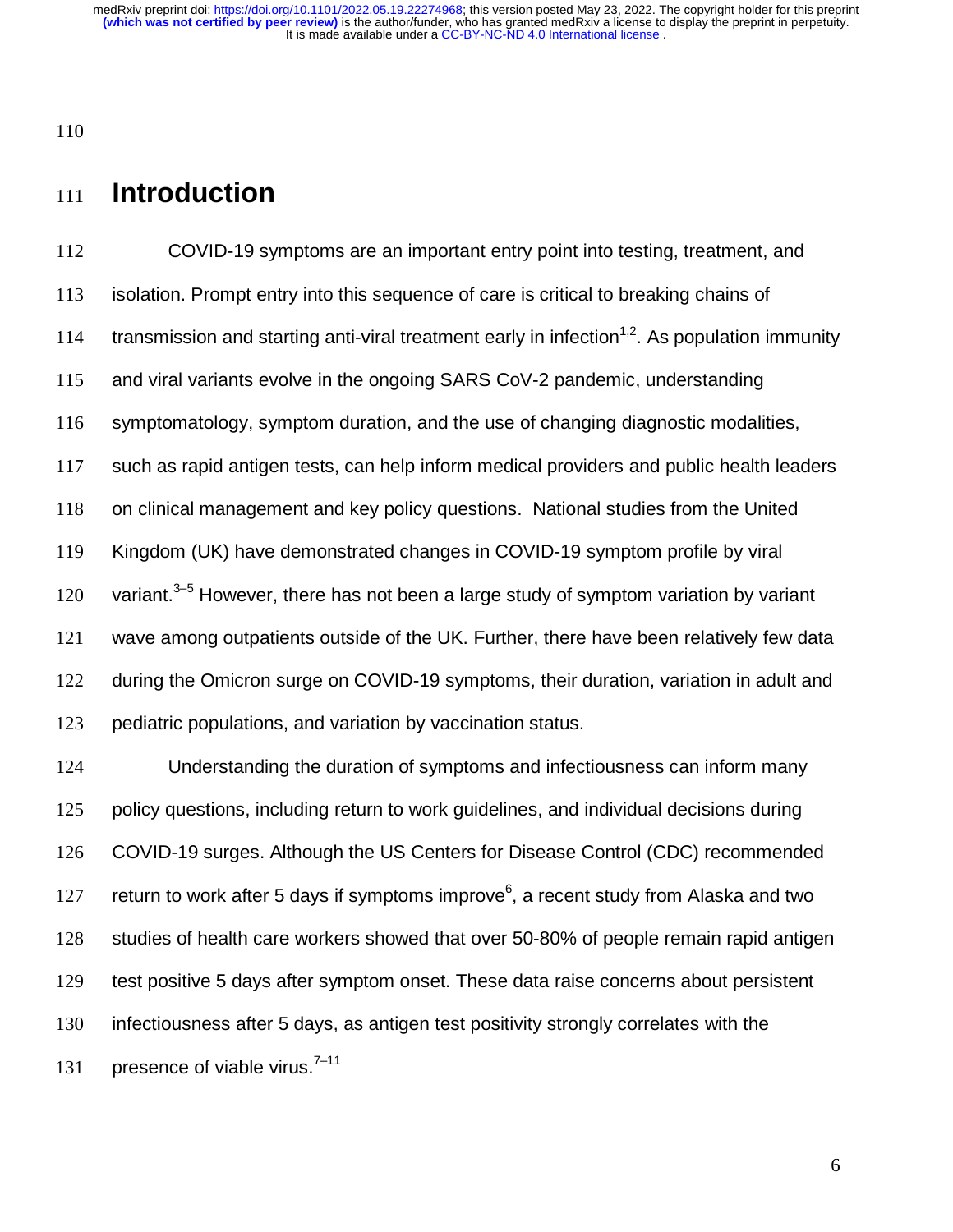| 132 | Among persons testing at a walk-up COVID-19 testing site in San Francisco that                              |
|-----|-------------------------------------------------------------------------------------------------------------|
| 133 | serves Latinx residents <sup>12</sup> – a community disproportionately affected by COVID-19 <sup>12</sup> – |
| 134 | our objective was to first determine the prevalence and characteristics of specific                         |
| 135 | symptoms among symptomatic COVID-19 positive persons during the Omicron period                              |
| 136 | compared to the Delta and pre-Delta periods as population immunity and variants                             |
| 137 | evolved. During the Omicron period we further sought to assess how symptoms varied                          |
| 138 | by vaccination status and age and to characterize symptom duration and persistence of                       |
| 139 | a positive BinaxNOW rapid antigen test.                                                                     |
|     |                                                                                                             |

# **Methods**

### **Study setting and participants**

This public health surveillance study was undertaken between January 10, 2021, and January 31, 2022 at the Unidos en Salud (UeS) neighborhood testing and vaccine site, which is located in the Mission District of San Francisco. The UeS neighborhood testing and vaccination site was co-designed through a community-academic partnership between the San Francisco Latino Task Force- Response to COVID-19 (LTF), 148 University of California, San Francisco (UCSF), and the Chan Zuckerberg Biohub.<sup>2,13</sup> The site serves predominantly low-income Latinx persons, a large majority of whom are 150 Iow-wage earning frontline and essential workers.<sup>1</sup> It is conveniently located near a busy transportation hub and offers free walk-up testing with no request for residency or health insurance information. Throughout the study period, we conducted community outreach consistently, messaging the importance of regular testing regardless of symptoms and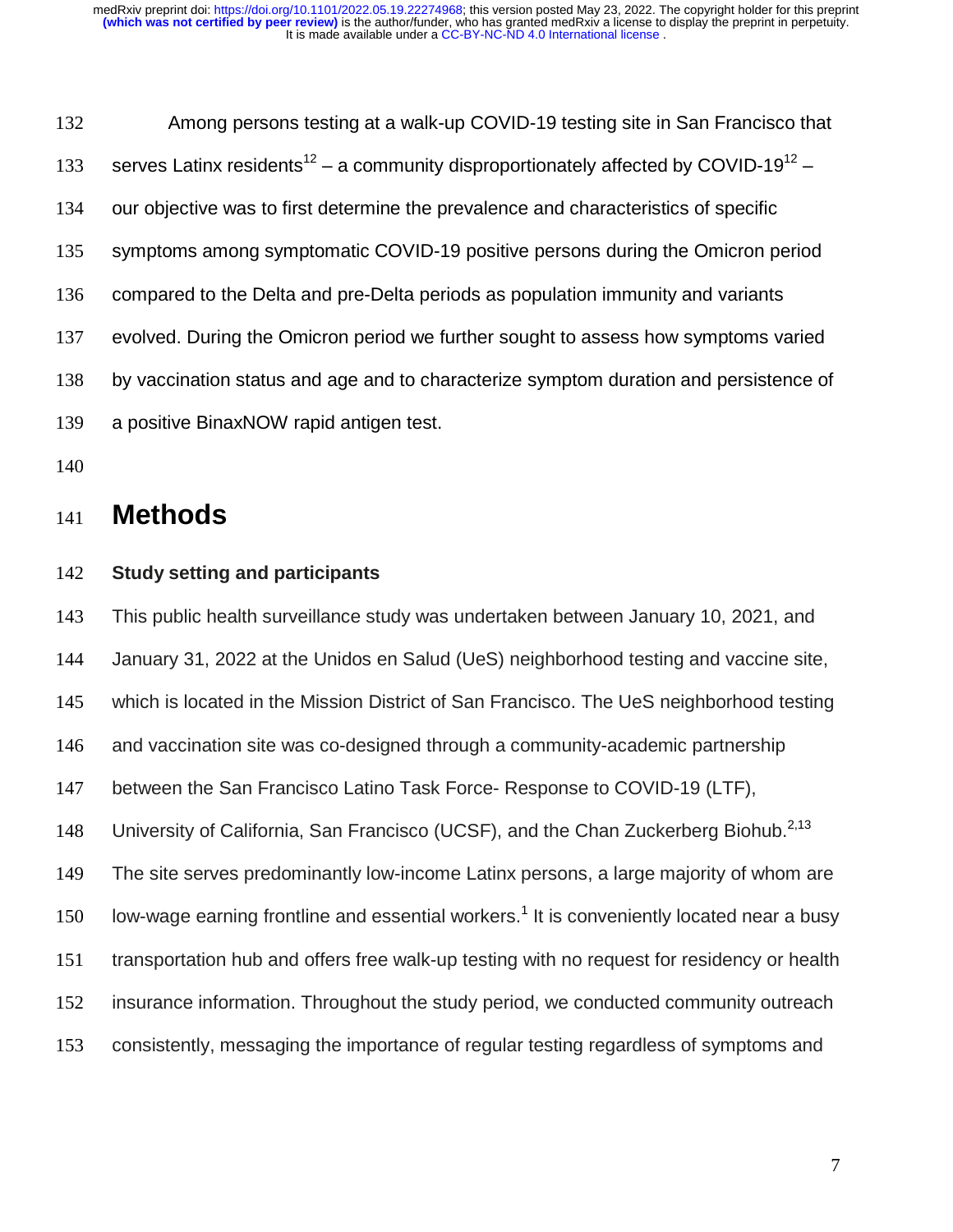- vaccination status due to the elevated risk of acquiring COVID-19 among the population served by the site.
- 
- **Ethics statement**
- The study was conducted under a public health surveillance program that was reviewed
- by the UCSF Committee on Human Research and determined to be exempt and waived
- from IRB oversight. All participants provided informed consent in their preferred
- language prior to survey administration and COVID-19 testing.
- 

#### **Procedures and samples**

- All participants or their caretakers completed a structured electronic survey capturing
- socio-demographics, vaccination status, symptoms (including date-of-onset and
- trajectory [e.g., improving, unchanged, worsening]). Trained laboratory assistants
- performed a bilateral anterior nasal swab for COVID-19 testing using the BinaxNOW
- 168 COVID-19 Ag Card (Abbott Diagnostics) and a bilateral nasal swab for sequencing. <sup>14,15</sup>
- 169 We performed genotyping of all isolates as previously described.<sup>16</sup> Full genome
- sequences are available through GISAID and previously described for the pre-Delta
- 171 period (majority being Epsilon<sup>17</sup> and Alpha variants) and for the Omicron period.<sup>16</sup>
- During the Omicron period, community health workers reminded people testing positive
- to repeat their test 5 days after symptom onset or their initial test to assess candidacy
- for shortening isolation per California Department of Public Health guidelines.<sup>18</sup> Clients
- received a text message reminding them of this option.
-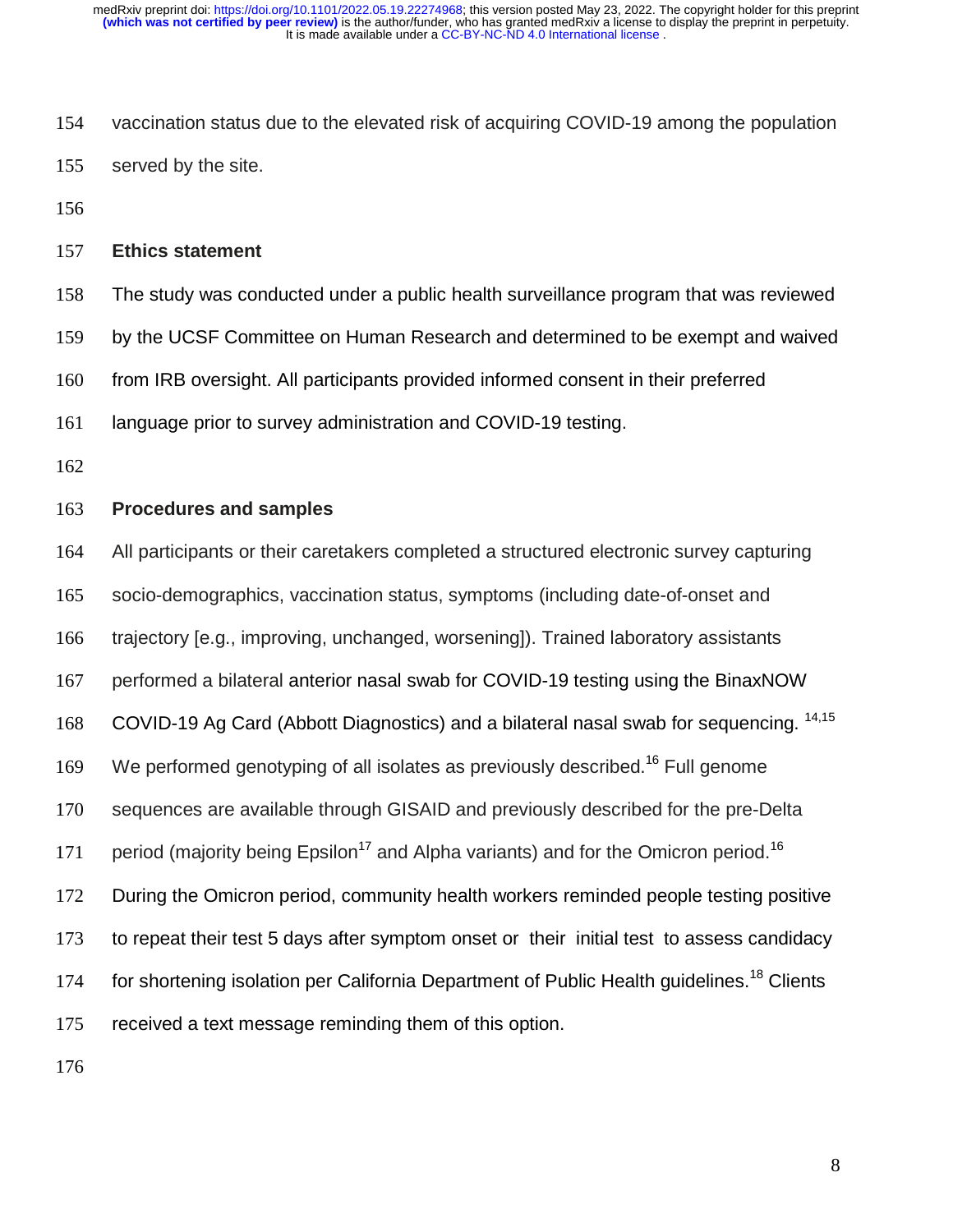#### **Definitions and Statistical Analysis**

For analysis purposes, three time periods were defined, corresponding to distinct COVID-19 waves: (1) Pre-Delta period: January 10, 2021 to May 31, 2021; (2) Delta period: June 1, 2021 to November 30, 2021; and, (3) Omicron period: December 1, 2021 to January 30, 2022. Two different analysis populations were defined. First, among symptomatic testers (n=18,301) we calculated the proportion with a positive BinaxNOW rapid antigen test and the prevalence of specific symptoms during each variant period (Omicron, Delta, and pre-Delta), stratified by rapid antigen test result. Among persons with a positive rapid antigen test we evaluated whether symptom prevalence differed between the Omicron compared to the Delta and pre-Delta periods. Finally, during the Omicron period, we also assessed symptom prevalence by age and vaccination status, and determined whether self-reported symptoms improved, worsened, or remained unchanged over days following the test. The second analysis (n=942) sought to understand the proportion of participants during the Omicron wave with a positive repeat COVID-19 BinaxNOW rapid antigen test result. This analysis was restricted to 're-testers', defined as participants who had a positive BinaxNOW rapid antigen test result on or after January 1, 2022, and had at least one additional BinaxNOW rapid antigen result two or more days after their initial positive test. For each day from 4 to 14 following symptom onset, or day since initial positive test if asymptomatic, we estimated the proportion of persons who remained positive by day. Participants whose second test was positive were assumed to be positive each day between the positive tests. Test positivity on days between a positive and a negative test was imputed in three different ways: (1) assuming a linearly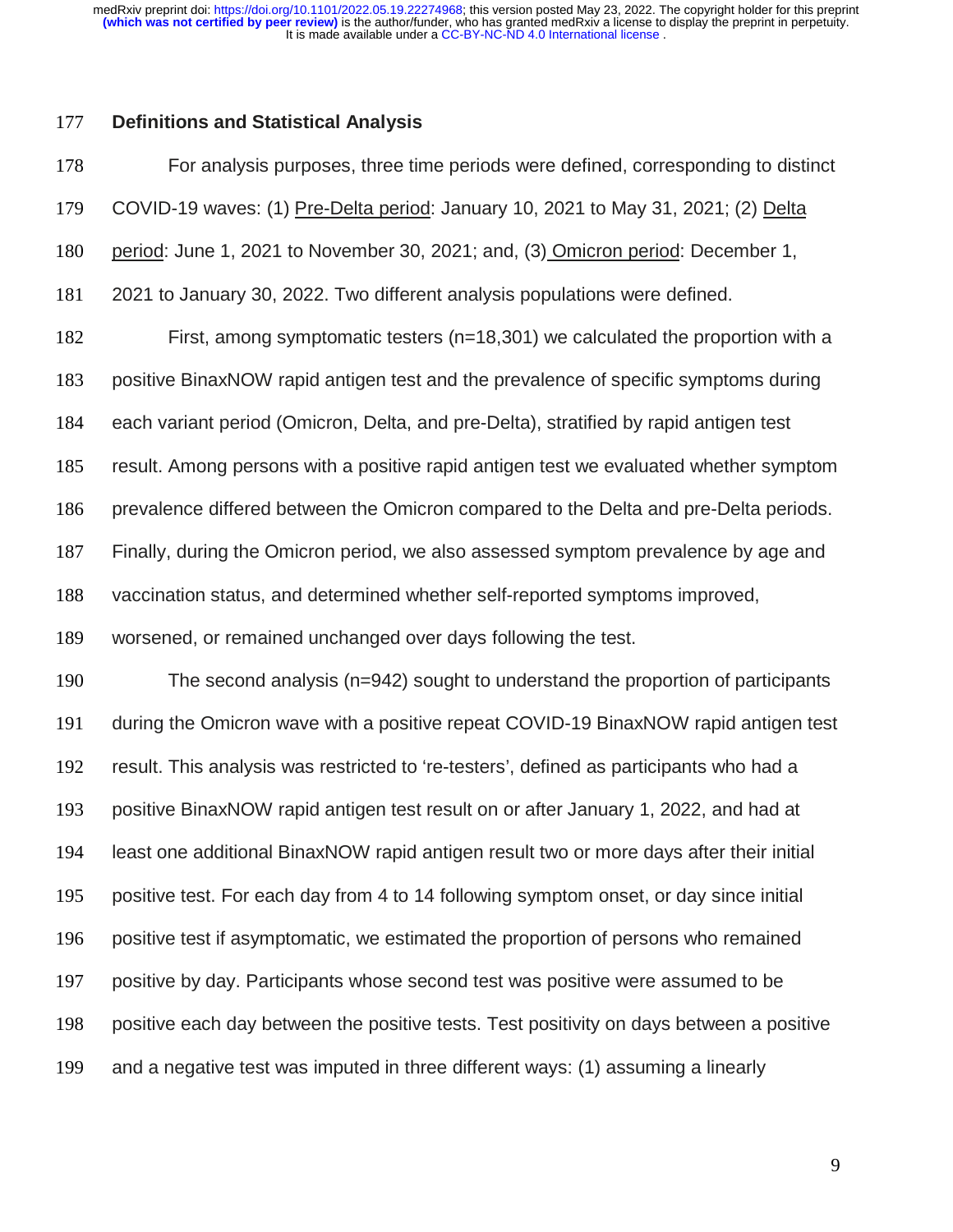decreasing probability of testing positive between their two tests (main analysis), (2) 201 assuming that tests would have converted to negative the day after their initial positive test (lower bound of sensitivity analysis), (3) assuming that tests would have remained positive until the day before their repeat negative test (upper bound of sensitivity analysis). We further stratified analyses test by symptom and vaccine status. For completeness, we also report positivity over time among repeat testers without imputation of results between tests. For both analysis populations, Fisher's exact or chi-squared tests were used as appropriate to compare proportions. Kruskal-Wallis tests were used to compare medians. We report both unadjusted p-values and, for multiple comparisons of symptom prevalence across periods, vaccination, and age strata, p-values adjusted using the Benjamin-Hochberg method to control false discovery rate at 5%.

# **Results**

Between January 10, 2021, and January 31, 2022, 63,277 persons underwent COVID-19 testing at the UeS Neighborhood site. Overall, 18,301 (29.9%) participants across all waves reported at least one current symptom at the time of COVID-19 testing; 37.1% (n=7,823) during Omicron, 28.3% during Delta (n=5,485), and 22.8% (n=5,533) during the pre-Delta period. Test positivity was 41.6%, 8.5%, and 19.2%, respectively. Overall, the median age of testers was 32 (IQR: 21-44) years old, 12.0% were <12, 52.0% were women, and 68.5% were Latinx. During the Omicron period, the median age was 34.2, 52.6% were female, 74.3% were Latinx, 73.0% of reported a household income of <\$50,000 per year. We detected small differences in who sought testing by variant-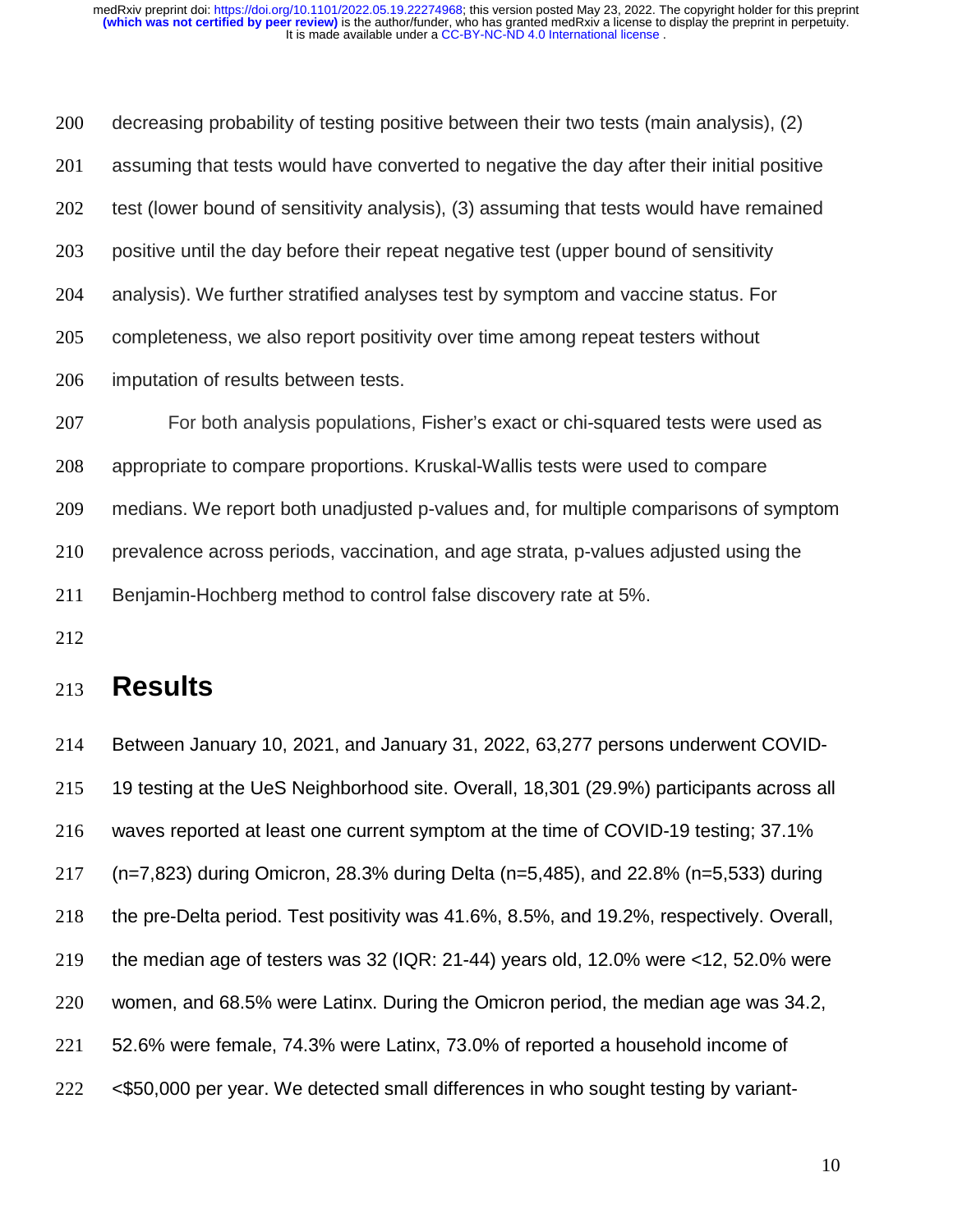It is made available under a [CC-BY-NC-ND 4.0 International license](http://creativecommons.org/licenses/by-nc-nd/4.0/) . **(which was not certified by peer review)** is the author/funder, who has granted medRxiv a license to display the preprint in perpetuity. medRxiv preprint doi: [https://doi.org/10.1101/2022.05.19.22274968;](https://doi.org/10.1101/2022.05.19.22274968) this version posted May 23, 2022. The copyright holder for this preprint

period according to age, gender, and race (Supplementary Table 1). The proportion of unvaccinated participants increased throughout variant periods, during Omicron 12.7% 225 of symptomatic testers were unvaccinated compared to 39.7% during the Delta period, and 93.3% during the pre-Delta period, p<0.01 (Supplementary Table 1).

#### **Symptom Profile of People Testing Positive for COVID-19**

During the Omicron period (n=3,032), the most common symptoms reported by persons testing positive for COVID-19 by BinaxNOW rapid antigen tests were cough (67.4%), sore throat (43.4%), congestion (38.8%), headache (35.5%), while loss of smell/taste (5.3%), nausea (5.0%) and diarrhea (4.8%) were the least commonly reported (Table 1A). The proportion of symptomatic COVID-19 positive persons reporting cough and sore throat was higher during the Omicron period relative to Delta and pre-Delta periods, while fever, and loss of taste/smell decreased relative to Delta and pre-Delta periods (Table 1A, Supplementary Figure 1, p<0.05 for all comparisons**)**. Congestion was more common among symptomatic people testing positive during the Omicron period compared to pre-Delta (p<0.001). The leading COVID-19 symptoms among symptomatic people testing positive during the Omicron period (cough, sore throat, and congestion) were also common among symptomatic people who tested negative (Table 1, Supplementary Figure 1**).**  During the Omicron period, 47.7% of symptomatic children (<12 years) with COVID-19 reported only one symptom. Reporting a single symptom was less common

among adults (37.7%, p<0.001) and adolescents (31.8%, p<0.001) (Supplemental

Table 2). Among children with COVID-19, cough, fever, sore throat, and congestion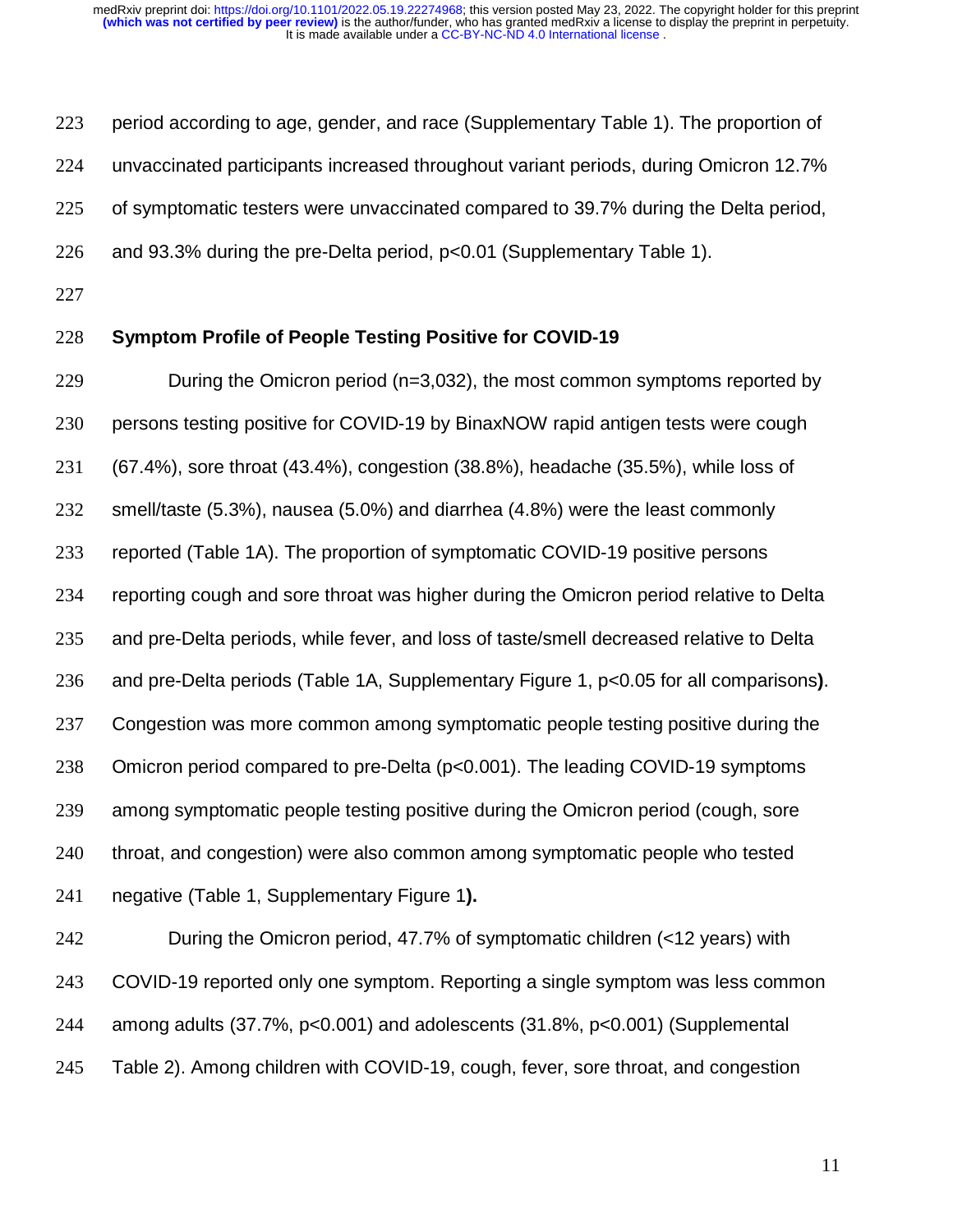were the most common symptoms. Loss of taste/smell was uncommon among children (0.3%) compared to adolescents (5.8%, p<0.001) and adults (5.8%, p<0.001) (Table 1B).

We also found differences in symptoms according to vaccination status (Table 3). Among boosted persons, congestion was more common, and fever was less common compared to both unvaccinated people and vaccinated/non-boosted people (p<0.05 for all comparisons; Table 1C); myalgias were also less common among boosted persons compared to vaccinated/non-boosted persons (p=0.01). The prevalence of other symptoms did not differ by vaccination status.

## **Time to improvement of COVID-19 symptoms during the Omicron period**

Next, we evaluated the trajectory of symptoms among persons testing COVID-19

positive during the Omicron period (**Figure 1A**; n=1,613). Among participants tested five

days after symptom onset, 63.0% (95%CI: 56.6-69.2) of persons had improving

symptoms by day of testing, symptoms were similar in 31.1% (95%CI: 25.3%-37.4%)

and in 5.9% were worsening (95%CI: 3.3%-9.7%). Among participants testing ten days

after symptom onset, symptoms were improving in 82.2% (95%CI: 56.6%-69.2%), were

similar in 17.8% (95%CI: 9.8%-28.5%) and were worsening in 0% (95%CI: 0%-4.9%).

Symptom trajectory was similar across vaccination status or age (**Figure 1B, 1C)**.

## **COVID-19 repeat testing results**

Among persons who undertook COVID-19 re-testing, an estimated 65% (95%CI: 62%-

69%) people remained test-positive 5 days after symptom onset or 5 days from their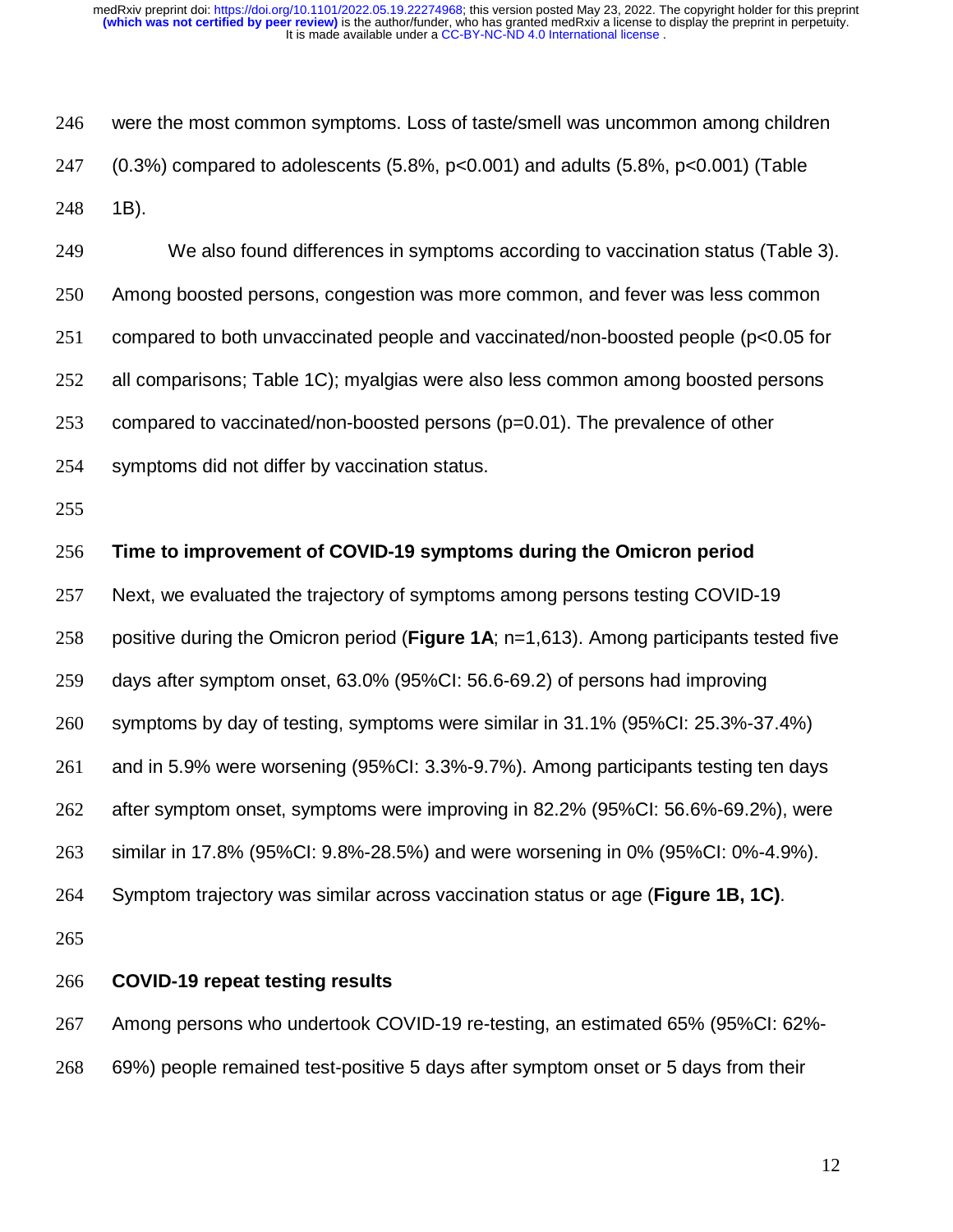It is made available under a [CC-BY-NC-ND 4.0 International license](http://creativecommons.org/licenses/by-nc-nd/4.0/) . **(which was not certified by peer review)** is the author/funder, who has granted medRxiv a license to display the preprint in perpetuity. medRxiv preprint doi: [https://doi.org/10.1101/2022.05.19.22274968;](https://doi.org/10.1101/2022.05.19.22274968) this version posted May 23, 2022. The copyright holder for this preprint

initial positive test if they were asymptomatic (Figure 2A). Among symptomatic persons, an estimated 80% (95% CI: 76%-84%) and 35% (95%CI: 30%-40%) remained positive on day 5 and 10 respectively. Among persons asymptomatic at testing, an estimated 49% (95% CI: 34-55%) and 19% (95% CI, 5%-42%) remained positive on day 5 and 10. Repeat test positivity was higher among symptomatic vs. asymptomatic testers on day 5 and 10. (Figure 2B). We found no difference in trajectory of test positivity over time by vaccination status (Figure 2C). Similar results were found using non-imputed values for interim test positivity (Supplementary Figure 2A-2C).

# **Discussion**

Over the course of three different COVID-19 surges, each with a different predominant SARS-CoV-2 variant, and against a backdrop of rising population immunity, we found a shift towards predominantly upper respiratory tract symptoms with the Omicron variant among symptomatic persons presenting for COVID testing at a low-barrier, walk-up testing site. Omicron symptom trajectories were heterogenous, with a third of people reporting no improvement or worsening of symptoms when they returned for repeat testing with a BinaxNOW rapid antigen test after 5 days. During the Omicron surge, 80% of symptomatic persons with COVID-19 returning for repeat testing were BinaxNOW positive after 5 days, and 35% still positive after 10 days, regardless of vaccine status. These results provide updated clinical data on COVID-19 outpatients and rapid antigen test positivity to guide safe return-to-work guidelines.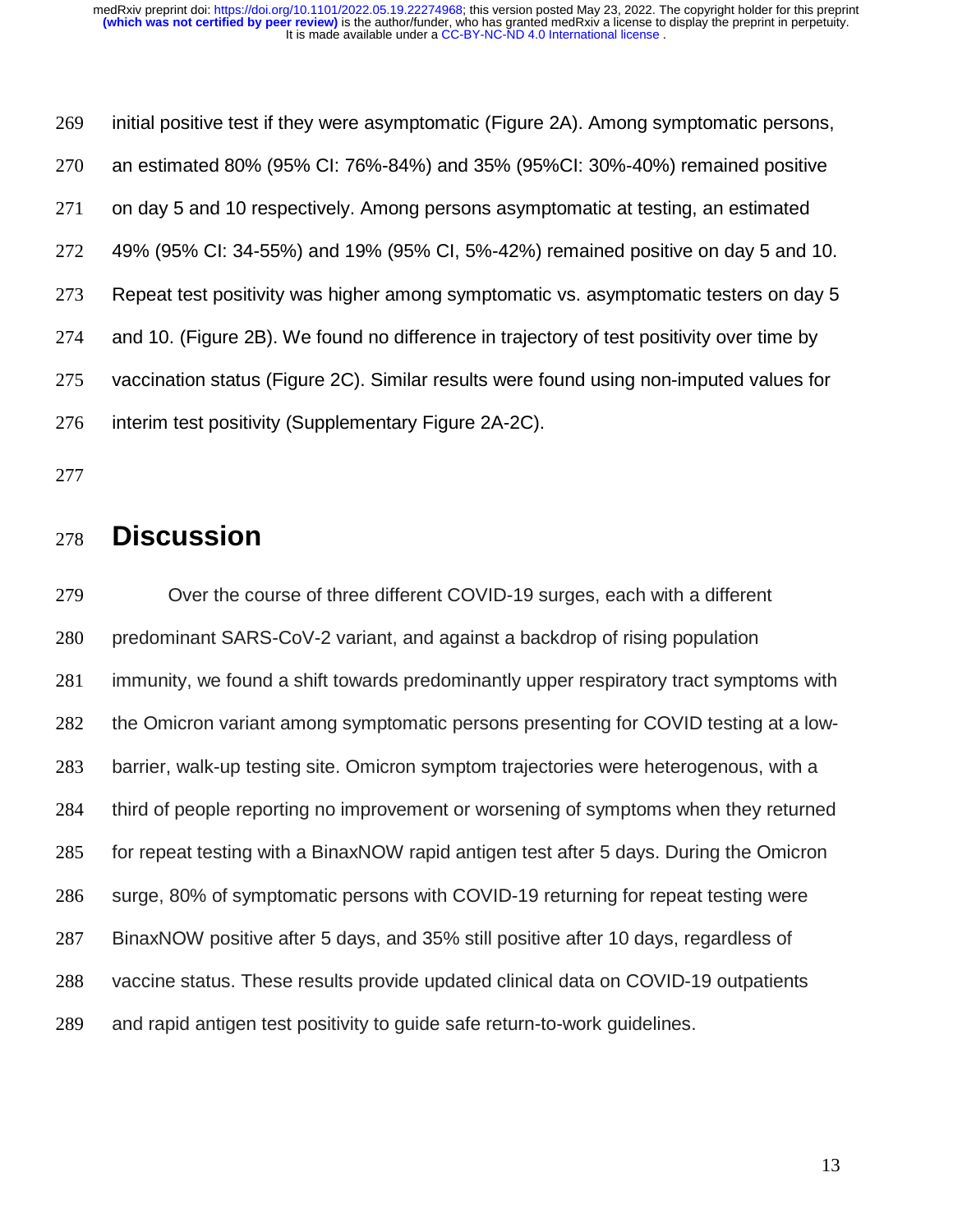In over 3,000 symptomatic people testing positive for COVID-19 during an Omicron surge, upper respiratory tract symptoms (sore throat, congestion) were more common than during pre-Delta and Delta periods. The loss of taste and smell - often used by clinicians to help distinguish SARS Co-V 2 from other viral illness - was much less common during the Omicron period (5.3%) compared to the pre-Delta (17.2%) and Delta (20.5%) periods. This shift in symptomatology seen from pre-Delta to Omicron is likely due to both the increase in population immunity during the Omicron surge and biologic characteristics of the Omicron variant, which in vitro-studies suggest replicates 298 better in bronchial tissue versus deeper lung sites.<sup>19</sup> During the Omicron surge, symptoms also varied by vaccine status; congestion was more common, and fever and myalgia were less common among boosted persons compared to partially or unvaccinated persons.

Our findings are concordant with a population-representative household study 303 conducted during the Omicron period in the United Kingdom (UK) that found a predominance of upper respiratory tract symptoms. Additionally, our data expands existing knowledge on COVID-19 symptomatology by describing differences in symptomatology by vaccine status and age-group. Assessing the ability of symptoms to predict test positivity was outside the scope of our analysis. However, similar to findings from the UK findings,<sup>5</sup> we found the background rate of common COVID-19 symptoms during the Omicron period to be high among both people who tested both positive and negative. These findings emphasizing the importance of ensuring low-barrier testing is available regardless of the tester's symptom profile.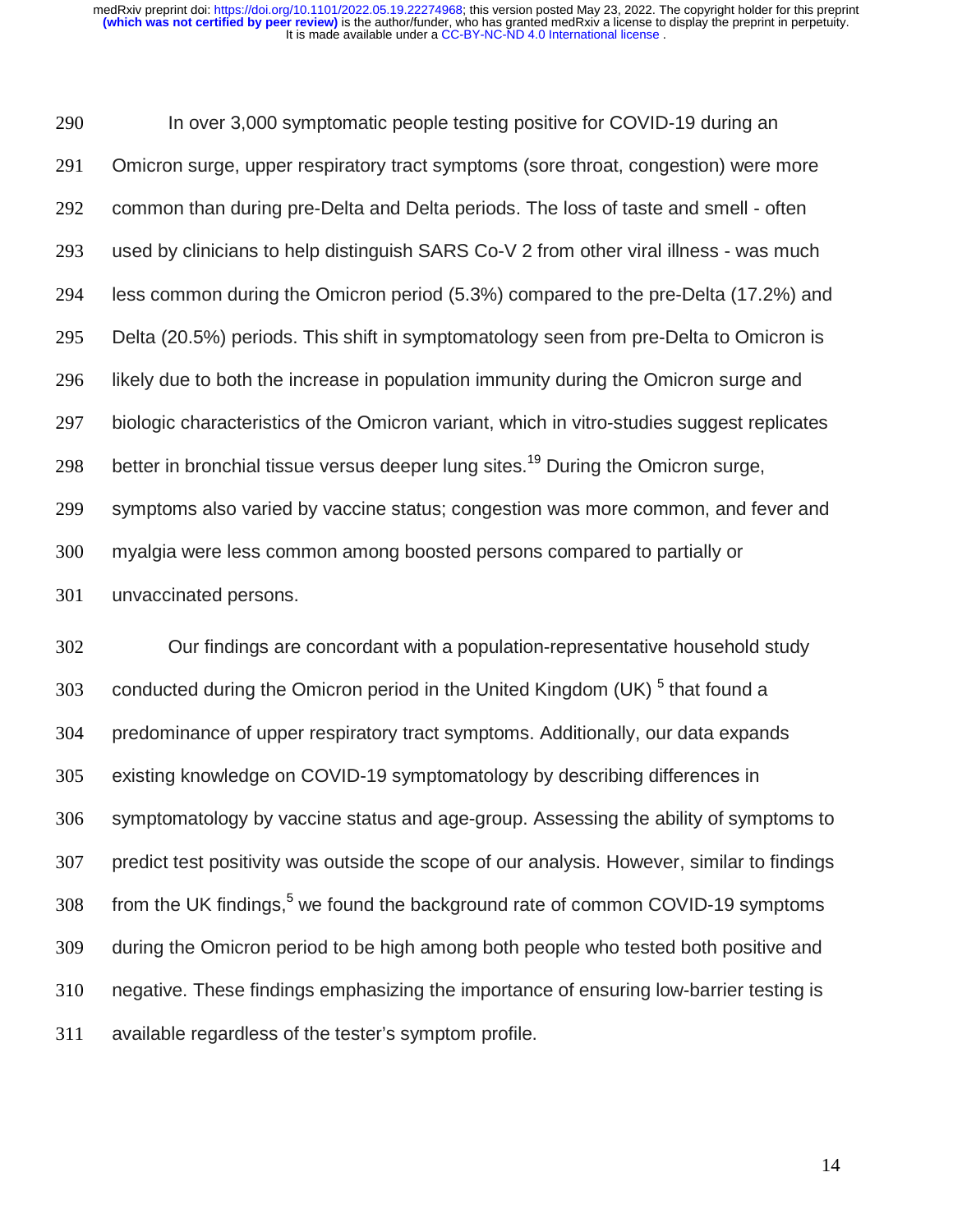This study is one of the few in the Omicron era to describe symptoms of mild-moderate infection in children. While symptoms were heterogenous in children, over 40% of children under the age of 12 had only one symptom, with fever, cough, and congestion being the most common. It is important to recognize that children, especially those under five, may present with only one symptom. Thus, parents and health care providers should have a low-threshold to test children with any symptom potentially concerning for COVID-19. Rapid and easily accessible testing is an important strategy 319 to keep children in school, while minimizing transmission.  $2^{1,22}$ 

Despite lower frequencies of constitutional symptoms during the Omicron surge, it is noteworthy that recovery varied and 31% of patients did not report perceived improvement by day 5. During the Omicron surge, frontline workers were urged to return to work to meet staffing needs in occupations such as transport, home health care, and the food service industry. During surges of the magnitude of Omicron, frontline workers can be urged to return to work to meet staffing needs in occupations such as transport, home health care, and the food service industry. Despite not having illness serious enough to merit hospitalization, many persons with Omicron still felt ill, yet felt pressure by their employers to return to work. Safeguards routinely in place in the formal sector in the United States, are often unavailable in the informal sector.<sup>23,24</sup> Pandemic planning must account for these health and economic pressures in future surges.

Of persons with COVID-19 re-testing on Day 5, 80% of symptomatic people and 41% of asymptomatic people remained positive. This number is nearly identical to a 334 community-based sample of people seeking testing in Alaska<sup>25</sup> and similar to the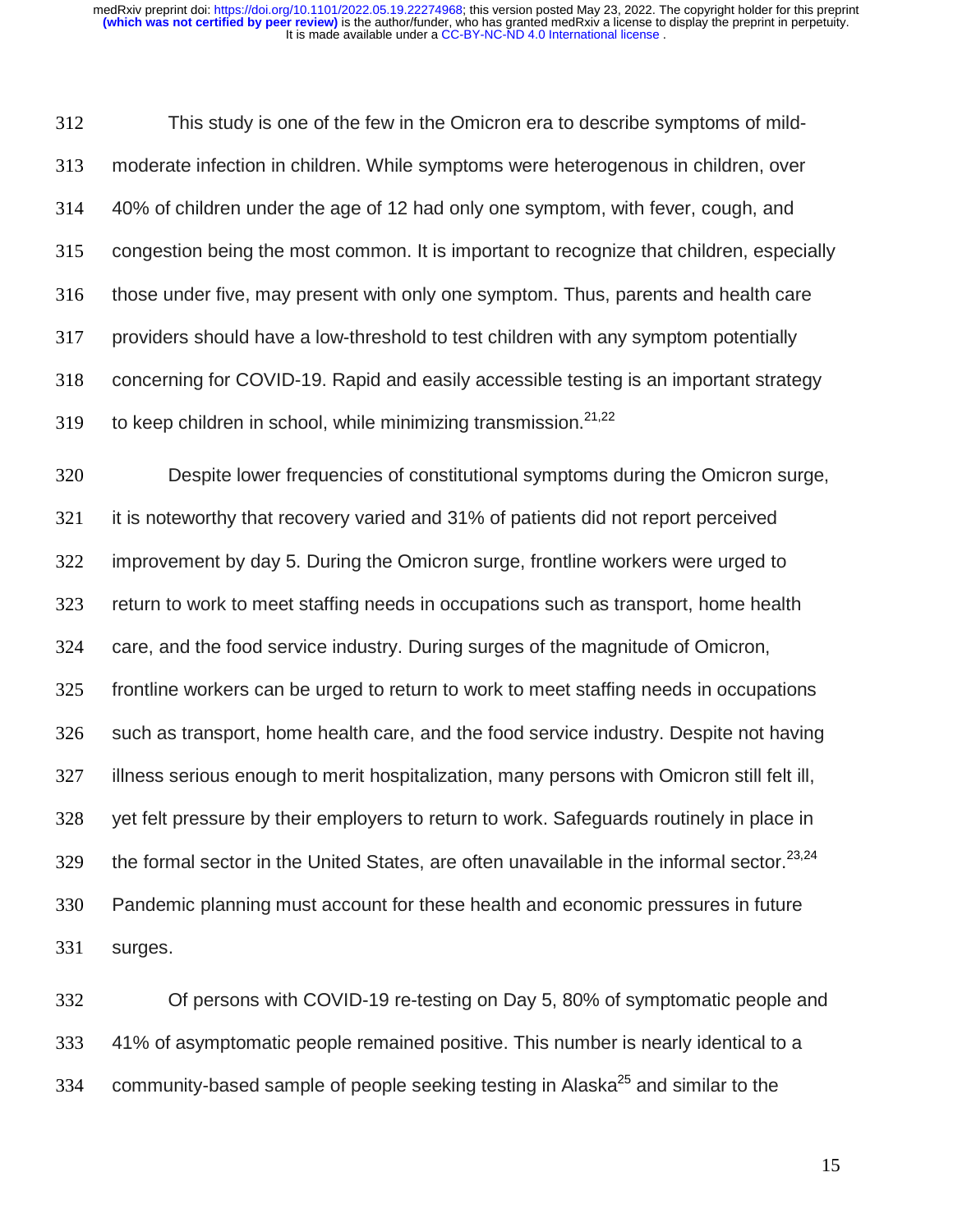335 findings in two cohorts of health care workers<sup>26,27</sup>. This high proportion of positive repeat tests is not surprising, given existing data on viral dynamics of Omicron and other variants. In a predominantly boosted cohort from the National Basketball Association (NBA), viral trajectories of Omicron were heterogenous, but the duration of the acute phase (proliferation and clearance) was 9.9 days and similar to prior variants, including 340 Delta.<sup>28,29</sup> Additionally, in this cohort of predominantly healthy, boosted NBA players with infections due to the Omicron variant, only 52% of people had a cycle threshold of  $342 \times 305$  days after symptom onset.<sup>28</sup>

Interestingly, we found that COVID-19 test positivity remained high even 10 days following symptom onset, where more than 30% or people with symptomatic COVID-19 during their initial still had a positive rapid antigen test. Additional epidemiologic studies are needed to assess whether people remain infectious at this juncture. However, prior studies show a strong correlation between rapid antigen positivity and viable virus,<sup>7–9,30</sup> 348 – even in the clearance phase and after 10 days of symptom onset  $9,10,31$ - suggesting infectiousness beyond 10 days may be possible, though less common.

Positive rapid antigen tests correlate to having viable virus, and thus capture 351 persons with the highest degree of infectivity to others.<sup> $7-9,11$ </sup> The CDC recommends that people can leave isolation with a well-fitting mask after 5 days of symptoms if symptoms 353 are improving, regardless of repeat testing.<sup>6</sup> If a public health goal is to break chains of SARS CoV-2 transmission, our data strongly support current California Department of 355 Public Health guidelines<sup>18</sup> that require a rapid antigen test to shorten the 10-day isolation period.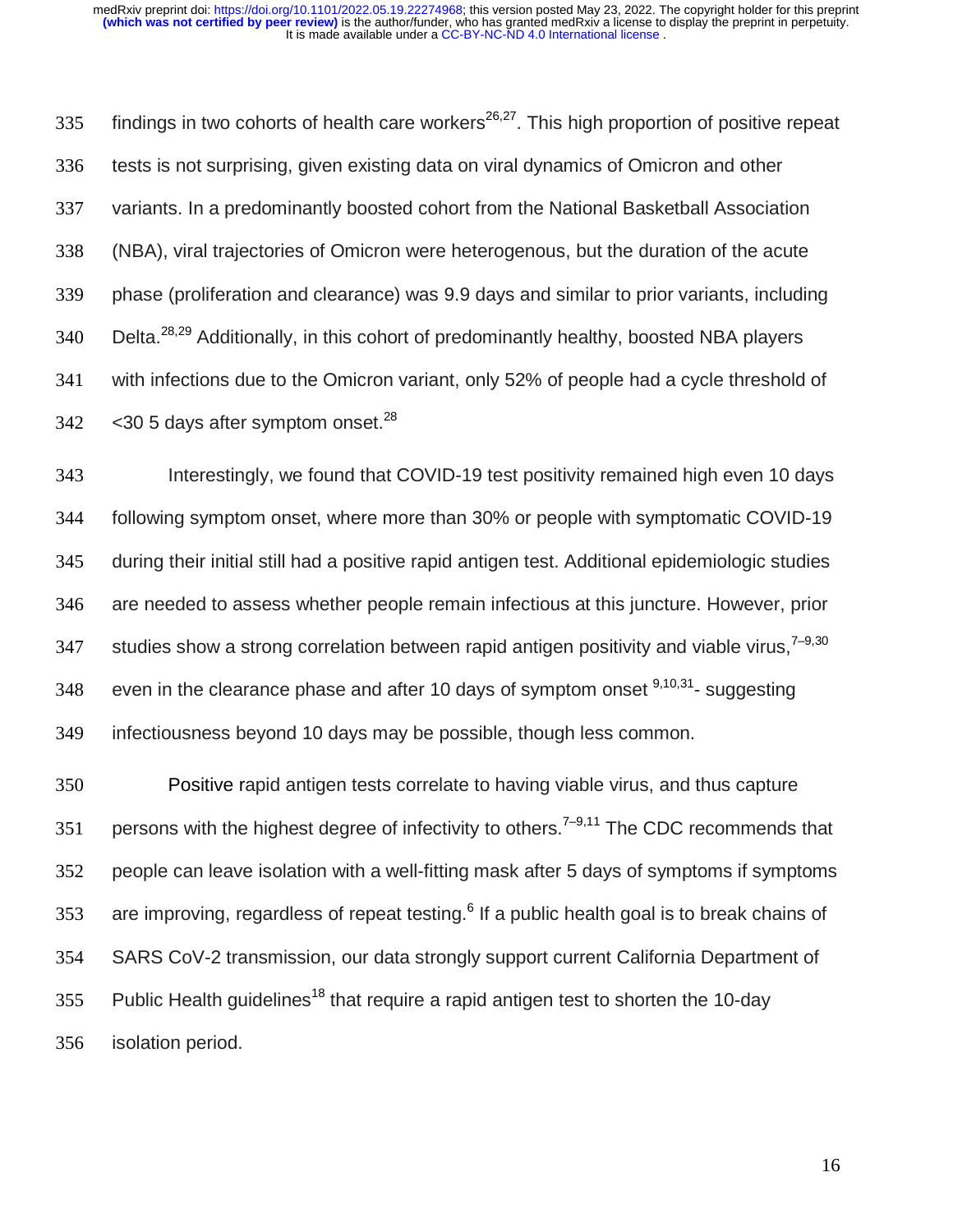Strengths of our study include the use of data spanning multiple COVID-19 pandemic waves from one high-throughput, low-barrier, community-based testing site that predominantly serves a highly impacted low-income Latinx population. Further, symptom ascertainment and testing procedures did not change during the surveillance period. Our study had certain limitations. Although it was cross-sectional, our data provide an important synthesis of symptomatology within a diverse population of people seeking community testing. Second, symptoms and timing of onset were self-reported which, may introduce bias; however, symptom data were collected prior to persons knowing their COVID-19 test result and thus would not be expected to result in differential bias between those who were COVID-19 positive and negative. Additionally, we did not characterize the severity of COVID-19 symptoms across waves, and even a single very severe symptom can cause substantially greater morbidity in an individual than multiple mild symptoms. Finally, testing was undertaken with rapid antigen tests, and thus may have resulted in misclassification of individuals during the earliest phases of their illness. Nonetheless, strict quality control measures were implemented to ensure accuracy of results and the use of rapid antigen tests.

In summary, the clinical presentation of symptomatic persons changed over time during several COVID surges characterized by increasing population immunity and different SARS CoV-2 variants. During Omicron, when population immunity was higher, persons with symptoms often did not see improvement after 5 days and antigen tests frequently remained positive. These findings highlight the importance of work assurances to protect workers and requirements for rapid antigen testing to shorten isolation to protect the workplace. With the dynamic landscape of host immunity and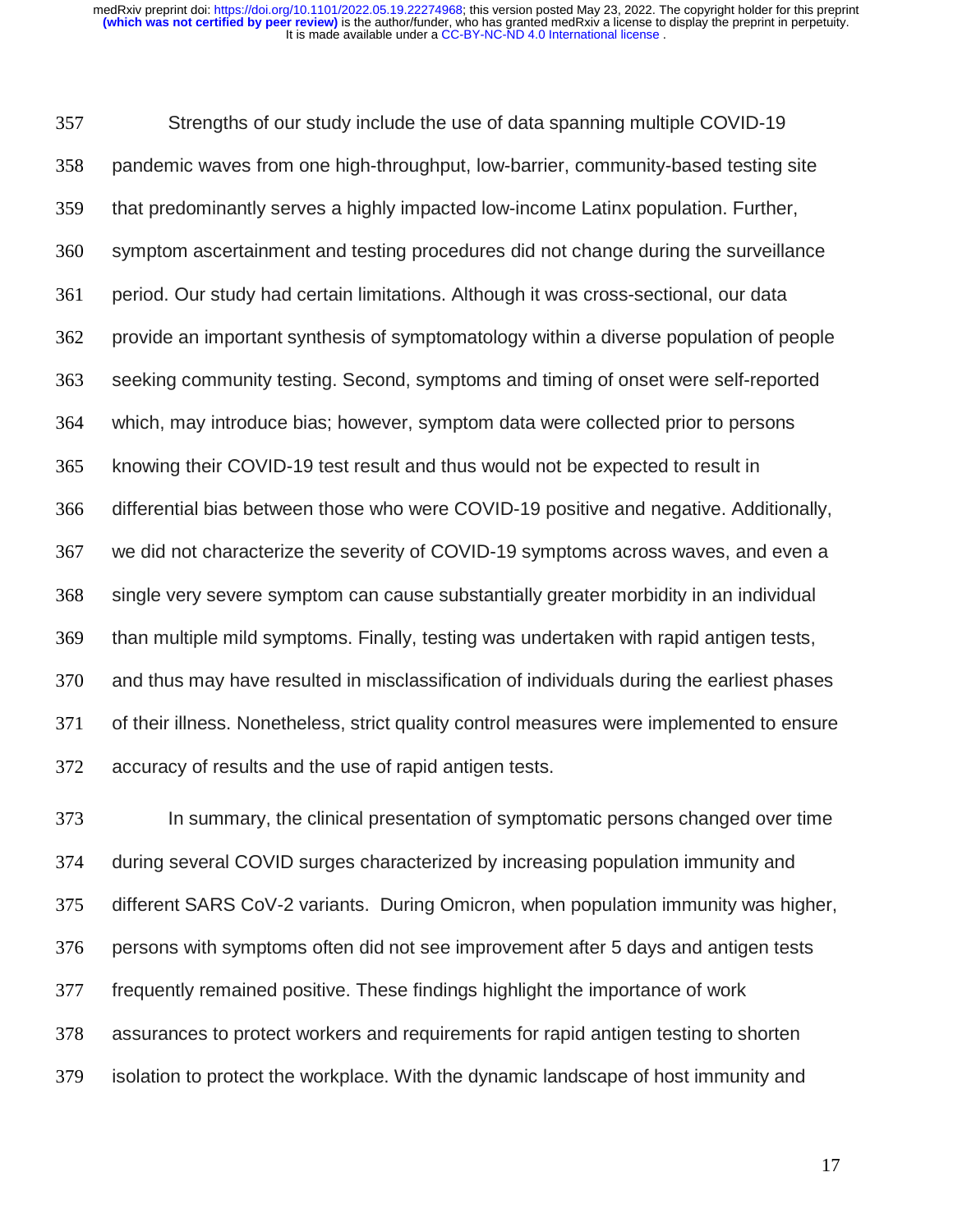| 380        | viral evolution, we need real time data from diverse populations for clinicians, public   |
|------------|-------------------------------------------------------------------------------------------|
| 381        | health officials and the community to develop optimal strategies to mitigate the health,  |
| 382        | economic and societal effects for SARS CoV-2 and to ensure that inequities in this        |
| 383        | disease are not exacerbated.                                                              |
| 384        |                                                                                           |
| 385        | <b>Funding/Support:</b> This program was supported by the University of California San    |
| 386        | Francisco, John P. McGovern Foundation, and the Chan Zuckerberg Health Initiative.        |
| 387        | The BinaxNOW cards were provided by the California Department of Public Health.           |
| 388        |                                                                                           |
| 389        | <b>Role of the Funder/Sponsor:</b> The sponsors had no role in the design and conduct of  |
| 390        | the study; collection, management, analysis, and interpretation of the data; preparation, |
| 391        | review, or approval of the manuscript; and decision to submit the manuscript for          |
| 392        | publication.                                                                              |
| 393        |                                                                                           |
| 394        |                                                                                           |
| 395        |                                                                                           |
| 396        |                                                                                           |
| 397        |                                                                                           |
| 398        |                                                                                           |
| 399        |                                                                                           |
| 400        |                                                                                           |
| 401        |                                                                                           |
| 402<br>403 |                                                                                           |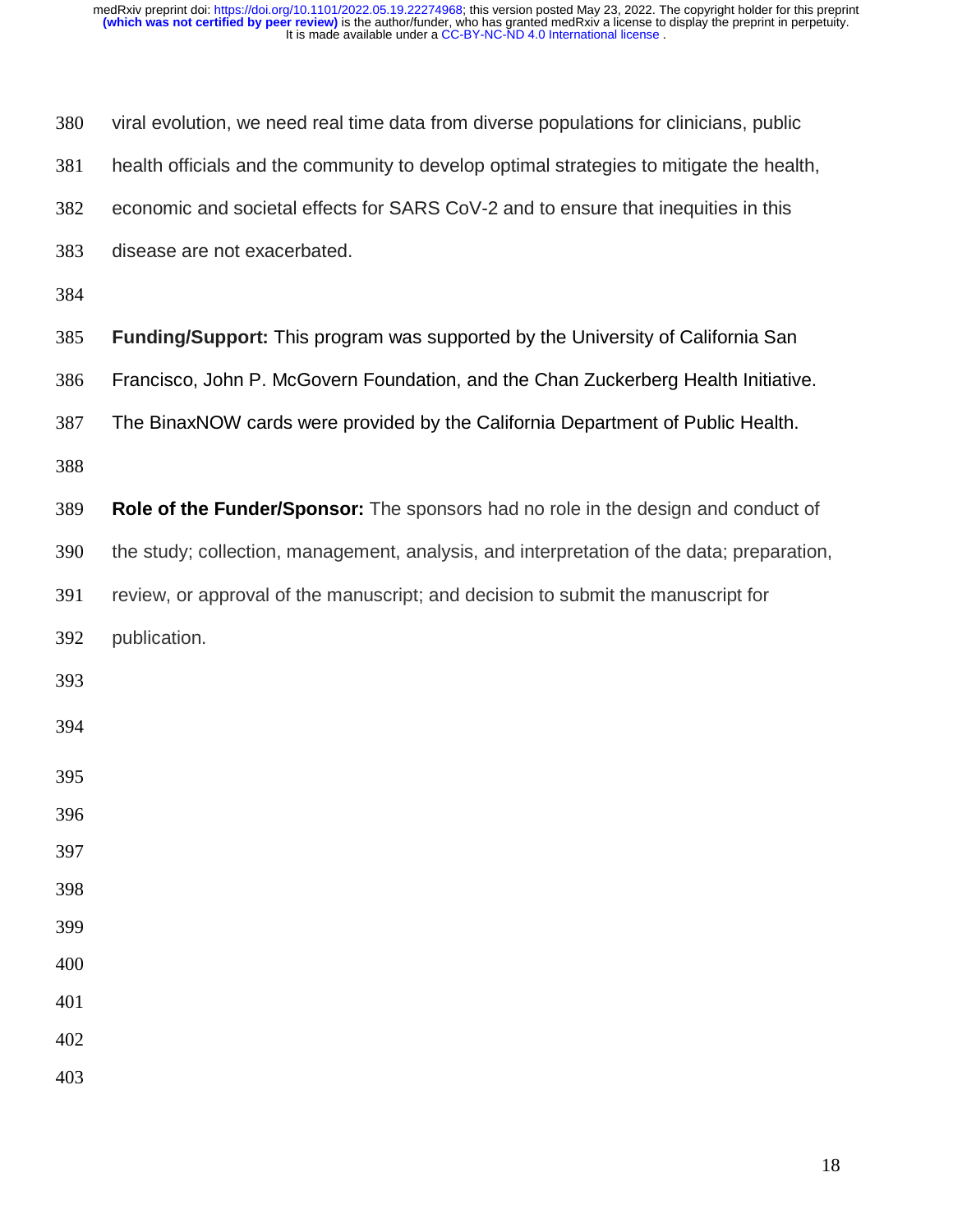| 404 |    |                                                                                   |
|-----|----|-----------------------------------------------------------------------------------|
| 405 |    |                                                                                   |
| 406 |    |                                                                                   |
| 407 |    |                                                                                   |
| 408 |    |                                                                                   |
| 409 |    |                                                                                   |
| 410 |    | <b>References</b>                                                                 |
| 411 |    |                                                                                   |
| 412 | 1. | Rubio LA, Peng J, Rojas S, et al. The COVID-19 Symptom to Isolation Cascade in    |
| 413 |    | a Latinx Community: A Call to Action. Open Forum Infect Dis. 2021;8(2):ofab023.   |
| 414 |    | doi:10.1093/ofid/ofab023                                                          |
| 415 | 2. | Pilarowski G, Marquez C, Rubio L, et al. Field Performance and Public Health      |
| 416 |    | Response Using the BinaxNOWTM Rapid Severe Acute Respiratory Syndrome             |
| 417 |    | Coronavirus 2 (SARS-CoV-2) Antigen Detection Assay During Community-Based         |
| 418 |    | Testing. Clin Infect Dis. 2021;73(9):e3098-e3101. doi:10.1093/cid/ciaa1890        |
| 419 | 3. | Elliott J, Whitaker M, Bodinier B, et al. Predictive symptoms for COVID-19 in the |
| 420 |    | community: REACT-1 study of over 1 million people. PLOS Medicine.                 |
| 421 |    | 2021;18(9):e1003777. doi:10.1371/journal.pmed.1003777                             |
| 422 | 4. | Vihta KD, Pouwels KB, Peto T, et al. Symptoms and SARS-CoV-2 positivity in the    |
| 423 |    | general population in the UK. Clin Infect Dis. Published online November 8,       |
| 424 |    | 2021:ciab945. doi:10.1093/cid/ciab945                                             |
|     |    |                                                                                   |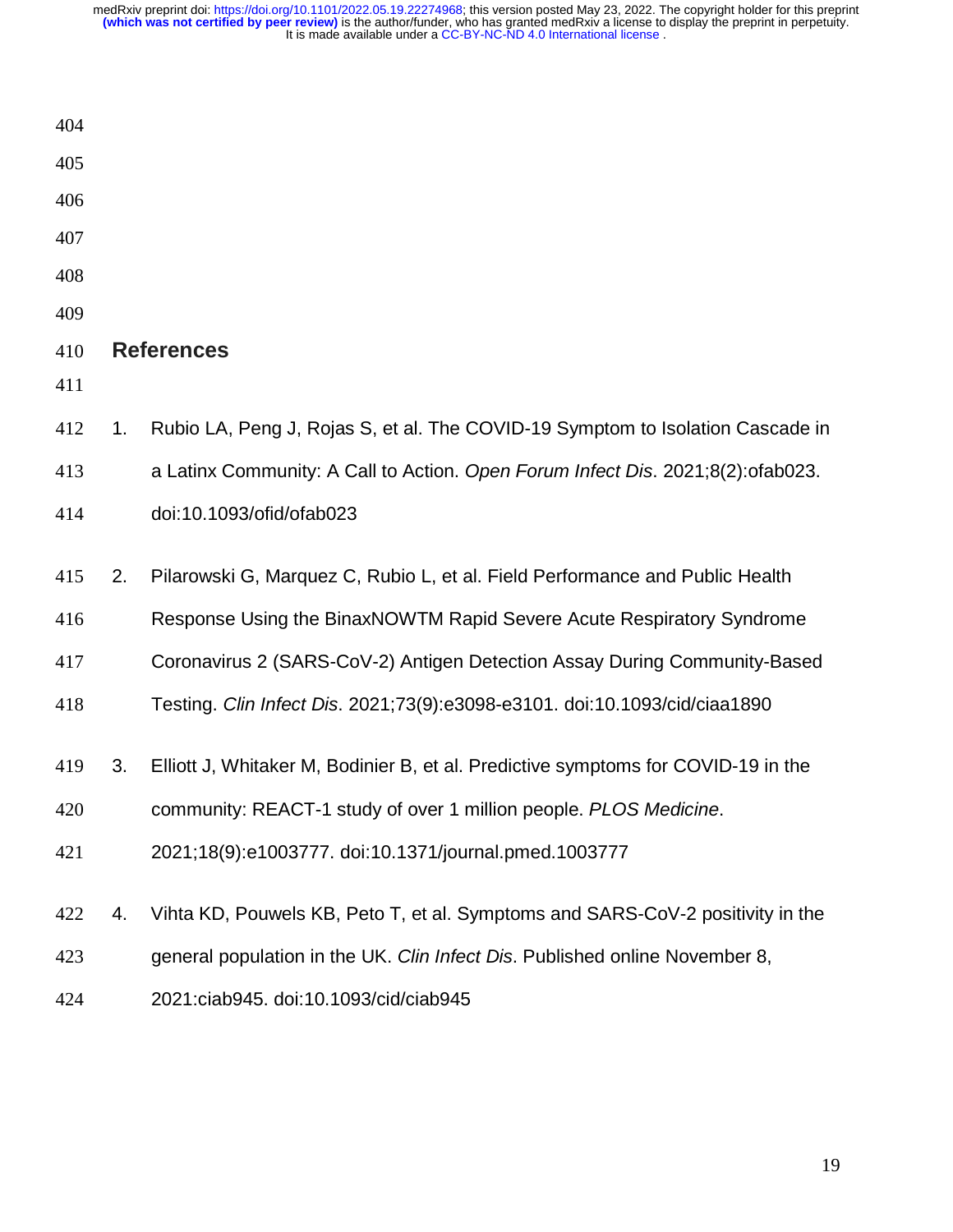- 5. Vihta KD, Pouwels KB, Peto TE, et al. Omicron-Associated Changes in Sars-Cov-2
- Symptoms in the United Kingdom. Published online January 18,
- 2022:2022.01.18.22269082. doi:10.1101/2022.01.18.22269082
- 6. CDC, CDC. Quarantine & Isolation. Centers for Disease Control and Prevention.
- Published January 27, 2022. Accessed March 6, 2022.
- https://www.cdc.gov/coronavirus/2019-ncov/your-health/quarantine-isolation.html
- 7. Currie DW, Shah MM, Salvatore PP, et al. Relationship of SARS-CoV-2 Antigen
- and Reverse Transcription PCR Positivity for Viral Cultures. *Emerg Infect Dis*.
- 2022;28(3):717-720. doi:10.3201/eid2803.211747
- 8. Routsias JG, Mavrouli M, Tsoplou P, Dioikitopoulou K, Tsakris A. Diagnostic
- performance of rapid antigen tests (RATs) for SARS-CoV-2 and their efficacy in
- monitoring the infectiousness of COVID-19 patients. *Sci Rep*. 2021;11(1):22863.
- doi:10.1038/s41598-021-02197-z
- 9. Killingley B, Mann A, Kalinova M, et al. Safety, tolerability and viral kinetics during
- SARS-CoV-2 human challenge | Research Square. *Research Square*. Accessed
- March 6, 2022. https://www.researchsquare.com/article/rs-1121993/v1
- 10. Singanayagam A, Patel M, Charlett A, et al. Duration of infectiousness and
- correlation with RT-PCR cycle threshold values in cases of COVID-19, England,
- January to May 2020. *Eurosurveillance*. 2020;25(32). doi:10.2807/1560-
- 7917.ES.2020.25.32.2001483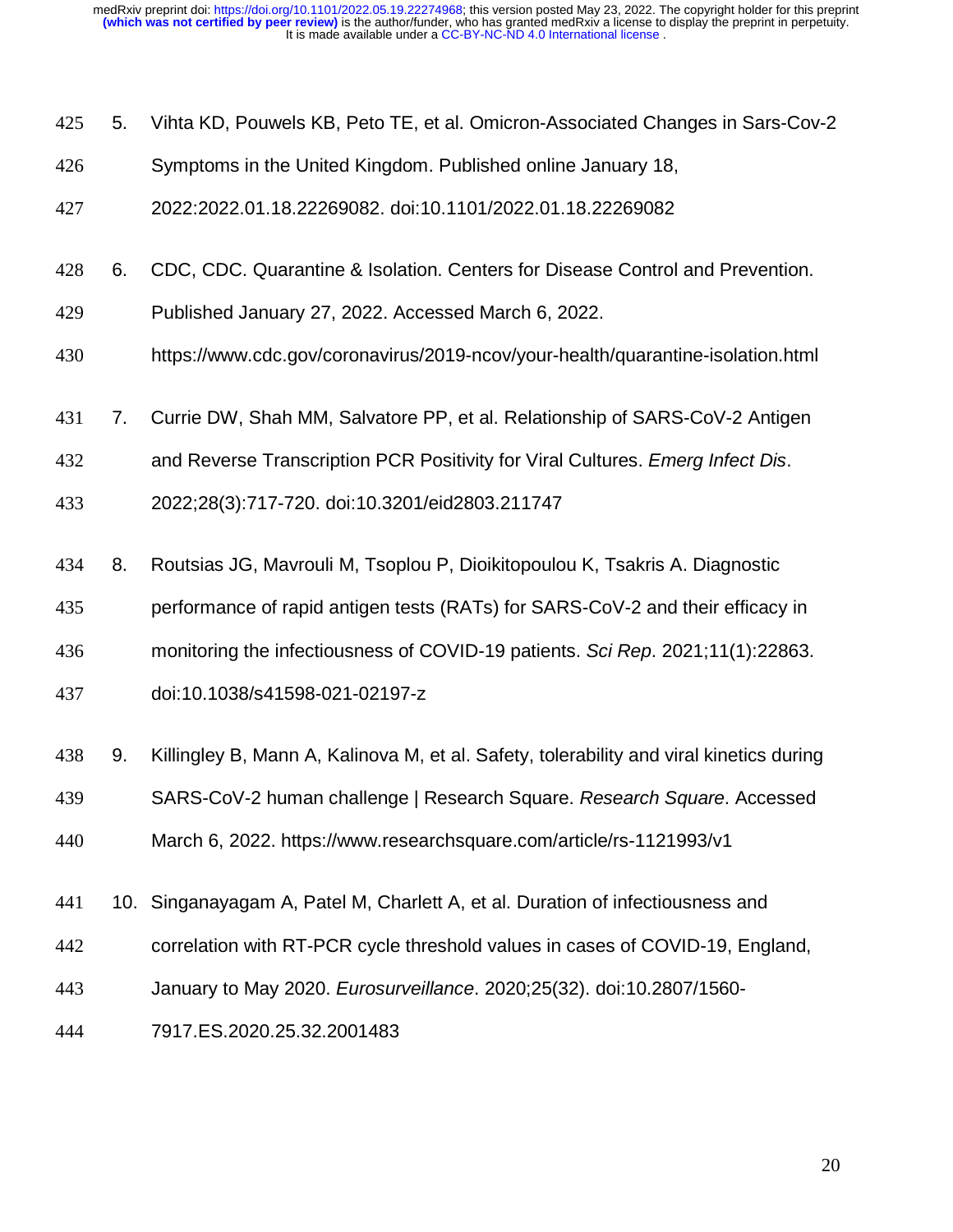| 445 | 11. Jones TC, Biele G, Mühlemann B, et al. Estimating infectiousness throughout       |
|-----|---------------------------------------------------------------------------------------|
| 446 | SARS-CoV-2 infection course. Science. 2021;373(6551):eabi5273.                        |
| 447 | doi:10.1126/science.abi5273                                                           |
| 448 | 12. Chamie G, Marquez C, Crawford E, et al. SARS-CoV-2 Community Transmission         |
| 449 | disproportionately affects Latinx population during Shelter-in-Place in San           |
| 450 | Francisco. Clin Infect Dis. Published online August 21, 2020.                         |
| 451 | doi:10.1093/cid/ciaa1234                                                              |
| 452 | 13. Marquez C, Kerkhoff AD, Naso J, et al. A multi-component, community-based         |
| 453 | strategy to facilitate COVID-19 vaccine uptake among Latinx populations: From         |
| 454 | theory to practice. PLoS One. 2021;16(9):e0257111.                                    |
| 455 | doi:10.1371/journal.pone.0257111                                                      |
| 456 | 14. Abbott Diagnostics. Abbott BinaxNOW COVID-19 Ag Package Insert, version 1.6.      |
| 457 | Accessed October 20, 2020. https://www.fda.gov/media/141570/download                  |
| 458 | 15. Unidos en Salud. Binax Training Resources. United In Health. Accessed December    |
| 459 | 17, 2020. https://unitedinhealth.org/binax-training                                   |
| 460 | 16. Schrom J, Marquez C, Pilarowski G, et al. Direct Comparison of SARS-CoV-2         |
| 461 | Nasal RT-PCR and Rapid Antigen Test (BinaxNOW™) at a Community Testing                |
| 462 | Site During an Omicron Surge. medRxiv. Published online January 19,                   |
| 463 | 2022:2022.01.08.22268954. doi:10.1101/2022.01.08.22268954                             |
| 464 | 17. Peng J, Liu J, Mann SA, et al. Estimation of Secondary Household Attack Rates for |
| 465 | Emergent Spike L452R Severe Acute Respiratory Syndrome Coronavirus 2                  |
|     |                                                                                       |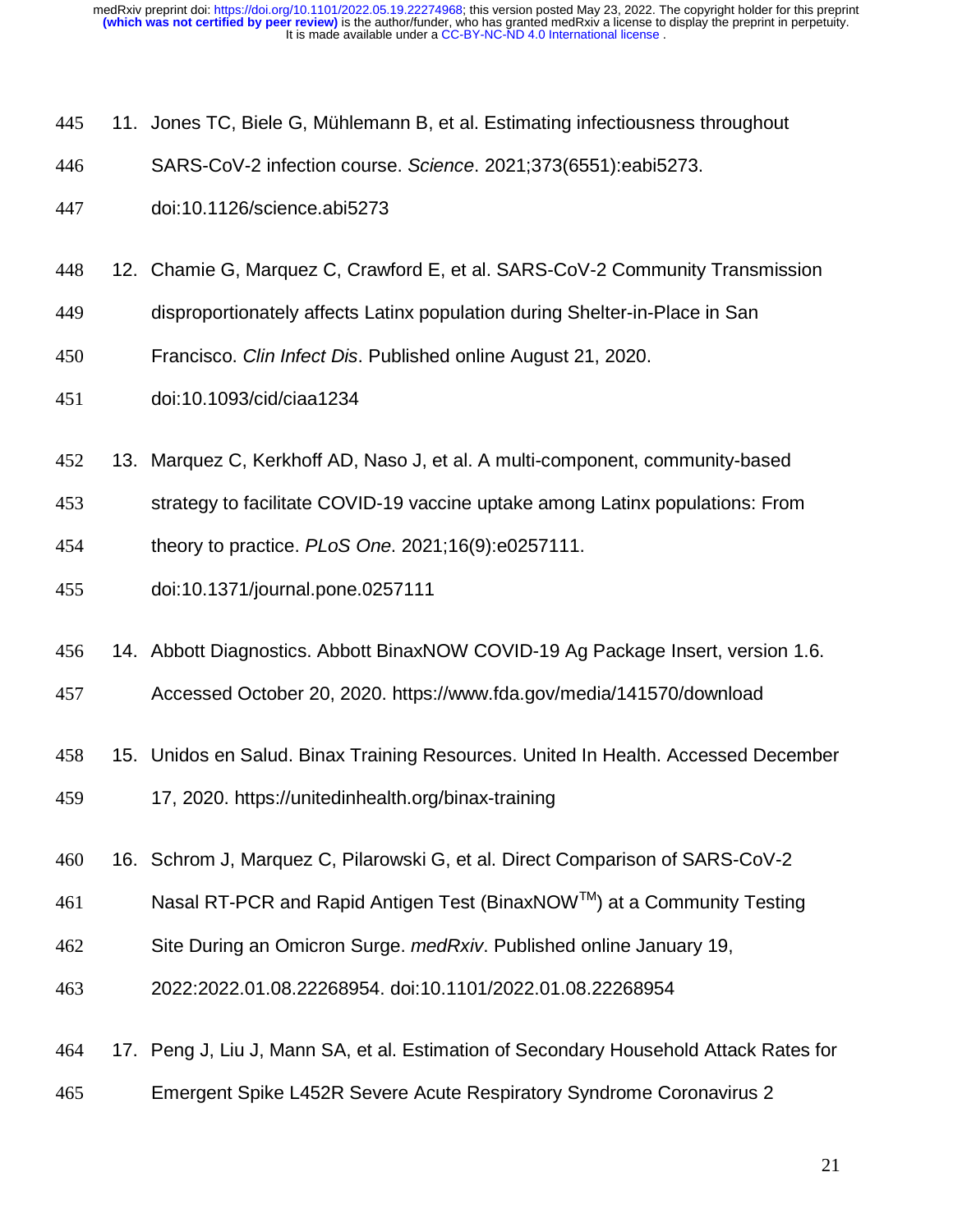- (SARS-CoV-2) Variants Detected by Genomic Surveillance at a Community-Based
- Testing Site in San Francisco. *Clin Infect Dis*. 2022;74(1):32-39.
- doi:10.1093/cid/ciab283
- 18. Guidance on Isolation and Quarantine for COVID-19 Contact Tracing. Accessed
- March 6, 2022. https://www.cdph.ca.gov/Programs/CID/DCDC/Pages/COVID-
- 19/Guidance-on-Isolation-and-Quarantine-for-COVID-19-Contact-Tracing.aspx
- 19. Hui KPY, Ho JCW, Cheung MC, et al. SARS-CoV-2 Omicron variant replication in
- human bronchus and lung ex vivo. *Nature*. Published online February 1, 2022.
- doi:10.1038/s41586-022-04479-6
- 20. Antonelli M, Capdevila J, Chaudhari A, et al. Optimal symptom combinations to aid
- COVID-19 case identification: Analysis from a community-based, prospective,
- observational cohort. *Journal of Infection*. 2021;82(3):384-390.
- doi:10.1016/j.jinf.2021.02.015
- 21. Lanier WA. COVID-19 Testing to Sustain In-Person Instruction and Extracurricular
- Activities in High Schools Utah, November 2020–March 2021. *MMWR Morb*
- *Mortal Wkly Rep*. 2021;70. doi:10.15585/mmwr.mm7021e2
- 22. Bilinski A, Ciaranello A, Fitzpatrick MC, et al. SARS-CoV-2 testing strategies to
- contain school-associated transmission: model-based analysis of impact and cost
- of diagnostic testing, screening, and surveillance. *medRxiv*. Published online
- August 10, 2021:2021.05.12.21257131. doi:10.1101/2021.05.12.21257131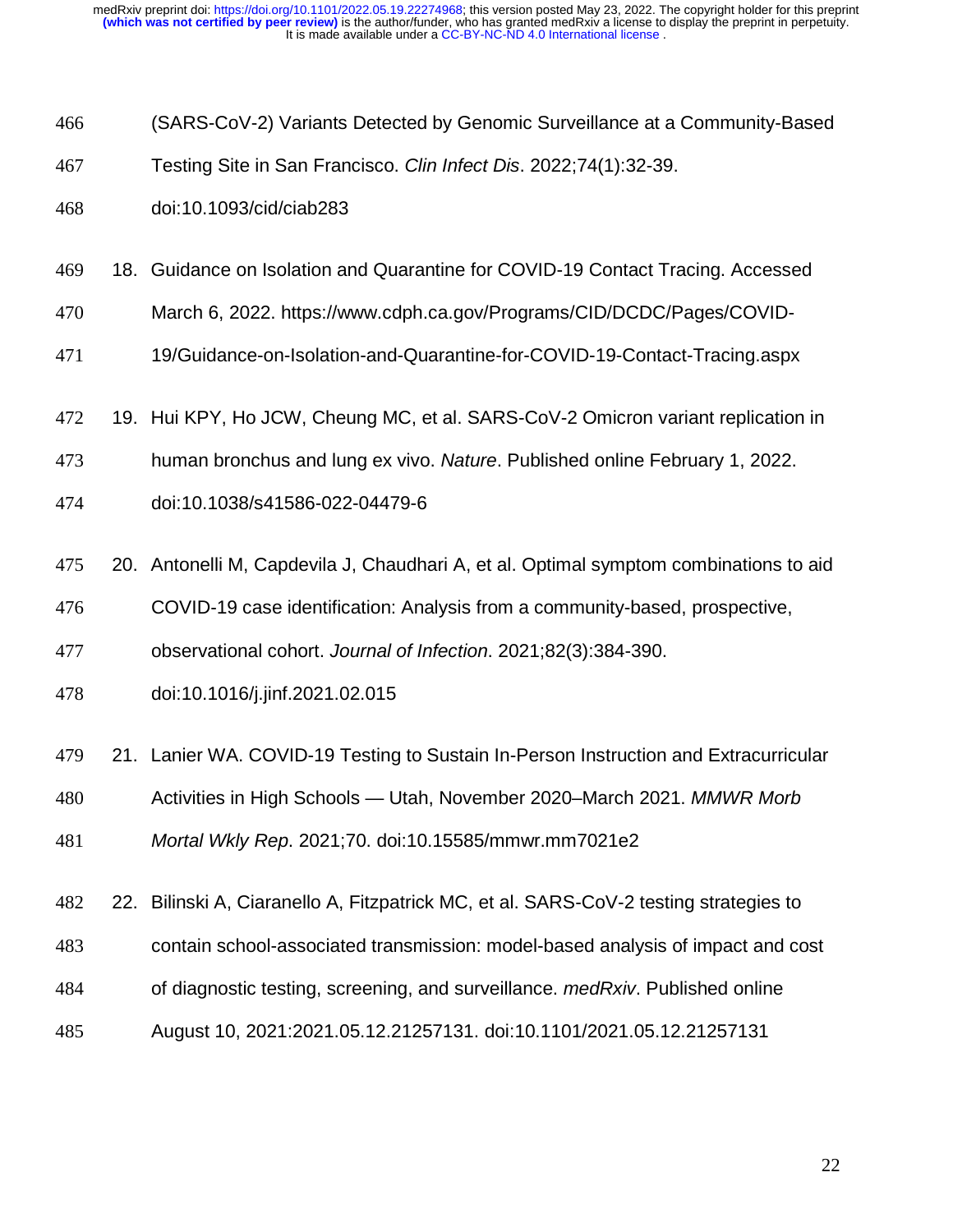- 23. Macias Gil R, Marcelin JR, Zuniga-Blanco B, Marquez C, Mathew T, Piggott DA.
- COVID-19 Pandemic: Disparate Health Impact on the Hispanic/Latinx Population in
- the United States. *J Infect Dis*. Published online July 30, 2020.
- doi:10.1093/infdis/jiaa474
- 24. US Bureau of Labor Statistics. *2019 National Compensation Survey*.; 2019.
- https://www.bls.gov/ncs/ebs/
- 25. Lefferts B. Antigen Test Positivity After COVID-19 Isolation Yukon-Kuskokwim
- Delta Region, Alaska, January–February 2022. *MMWR Morb Mortal Wkly Rep*.
- 2022;71. doi:10.15585/mmwr.mm7108a3
- 26. Landon E, Bartlett AH, Marrs R, Guenette C, Weber SG, Mina MJ. High Rates of
- Rapid Antigen Test Positivity After 5 days of Isolation for COVID-19. *medRxiv*.
- Published online February 2, 2022:2022.02.01.22269931.
- doi:10.1101/2022.02.01.22269931
- 27. Stiefel U, Bhullar D, Zabarsky TF, et al. Healthcare personnel frequently have
- positive severe acute respiratory syndrome coronavirus 2 (SARS-CoV-2) antigen
- tests 5 days or more after diagnosis of coronavirus disease 2019 (COVID-19).
- *Infect Control Hosp Epidemiol*. Published online February 8, 2022:1-2.
- doi:10.1017/ice.2022.21
- 28. Hay JA, Kissler SM, Fauver JR, et al. Viral dynamics and duration of PCR positivity
- of the SARS-CoV-2 Omicron variant. *medRxiv*. Published online January 14,
- 2022:2022.01.13.22269257. doi:10.1101/2022.01.13.22269257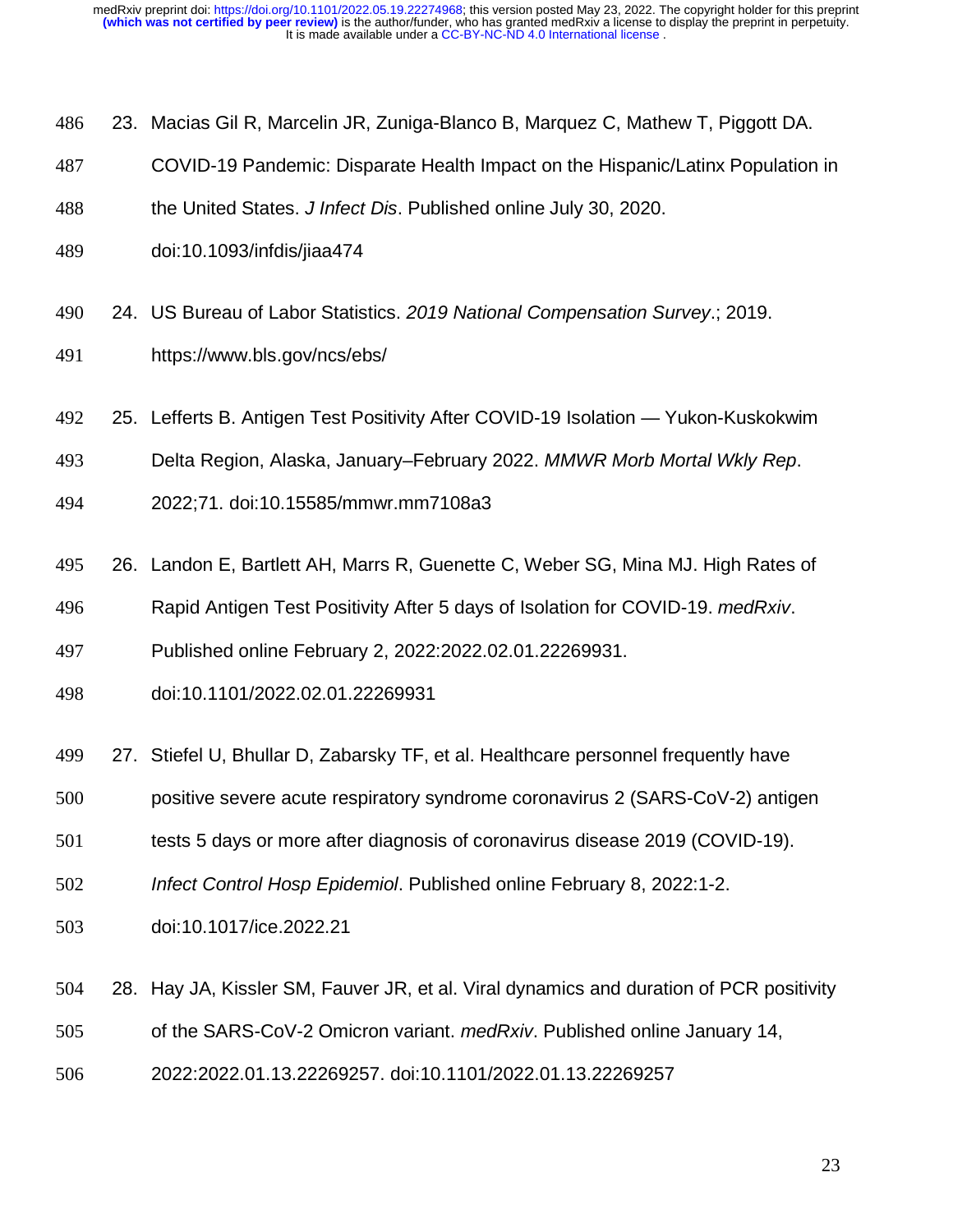- 29. Kissler SM, Fauver JR, Mack C, et al. Viral Dynamics of SARS-CoV-2 Variants in
- Vaccinated and Unvaccinated Persons. *New England Journal of Medicine*.
- 2021;385(26):2489-2491. doi:10.1056/NEJMc2102507
- 30. Korenkov M, Poopalasingam N, Madler M, et al. Evaluation of a Rapid Antigen Test
- To Detect SARS-CoV-2 Infection and Identify Potentially Infectious Individuals. *J*
- *Clin Microbiol*. 2021;59(9):e0089621. doi:10.1128/JCM.00896-21
- 31. Puhach O, Adea K, Hulo N, et al. Infectious viral load in unvaccinated and
- vaccinated patients infected with SARS-CoV-2 WT, Delta and Omicron. *medRxiv*.
- Published online January 18, 2022:2022.01.10.22269010.
- doi:10.1101/2022.01.10.22269010
- 
- 
- 
- 
- 
- 
- 
- 
- 
- 
- 
- 
- 
- 
- 
- 
-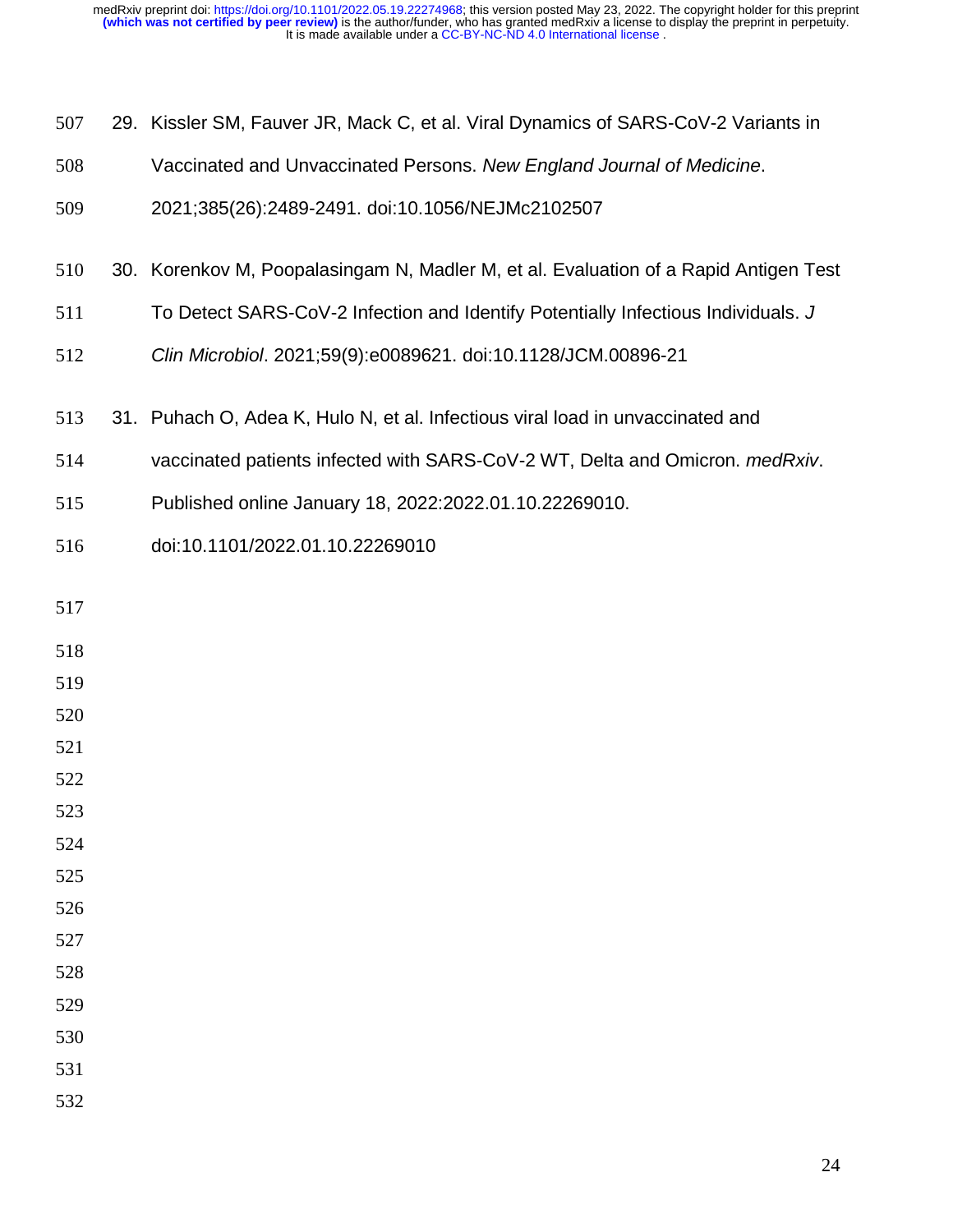| 533 |                                                                                           |
|-----|-------------------------------------------------------------------------------------------|
| 534 |                                                                                           |
| 535 |                                                                                           |
| 536 |                                                                                           |
| 537 |                                                                                           |
| 538 |                                                                                           |
| 539 |                                                                                           |
| 540 |                                                                                           |
| 541 |                                                                                           |
| 542 | <b>Figure Captions:</b>                                                                   |
| 543 |                                                                                           |
| 544 | <b>Figure 1:</b> Proportion of COVID-19 positive clients during Omicron period indicating |
| 545 | improvement, no change, or worsening of symptoms at time of test, among                   |
| 546 | symptomatic BinaxNOW positive participants testing within 14 days of symptom onset,       |
| 547 | A. Overall, B. by Age Group and C. and by Vaccination Status                              |
| 548 |                                                                                           |
| 549 | <b>Figure 2:</b> BinaxNOW positivity among 942 repeat testers with COVID-19 during the    |
| 550 | Omicron period by day of symptom onset (if symptomatic) or day since initial positive     |
| 551 | test (if asymptomatic). COVID-19 status between a participant's tests is inferred to be   |
| 552 | positive (if second test is positive) or with a linearly decaying probability of being    |
| 553 | positive (if second test is negative). Panel A shows overall, including symptomatic and   |
| 554 | asymptomatic people with dotted lines indicating upper and lower bounds of sensitivity    |
| 555 | analysis. Sensitivity analysis assumes participants whose second test is negative either  |
|     |                                                                                           |

until the day before their second test (upper bound). Panel B shows results stratified by

immediately became negative after their first test (lower bound) or remained positive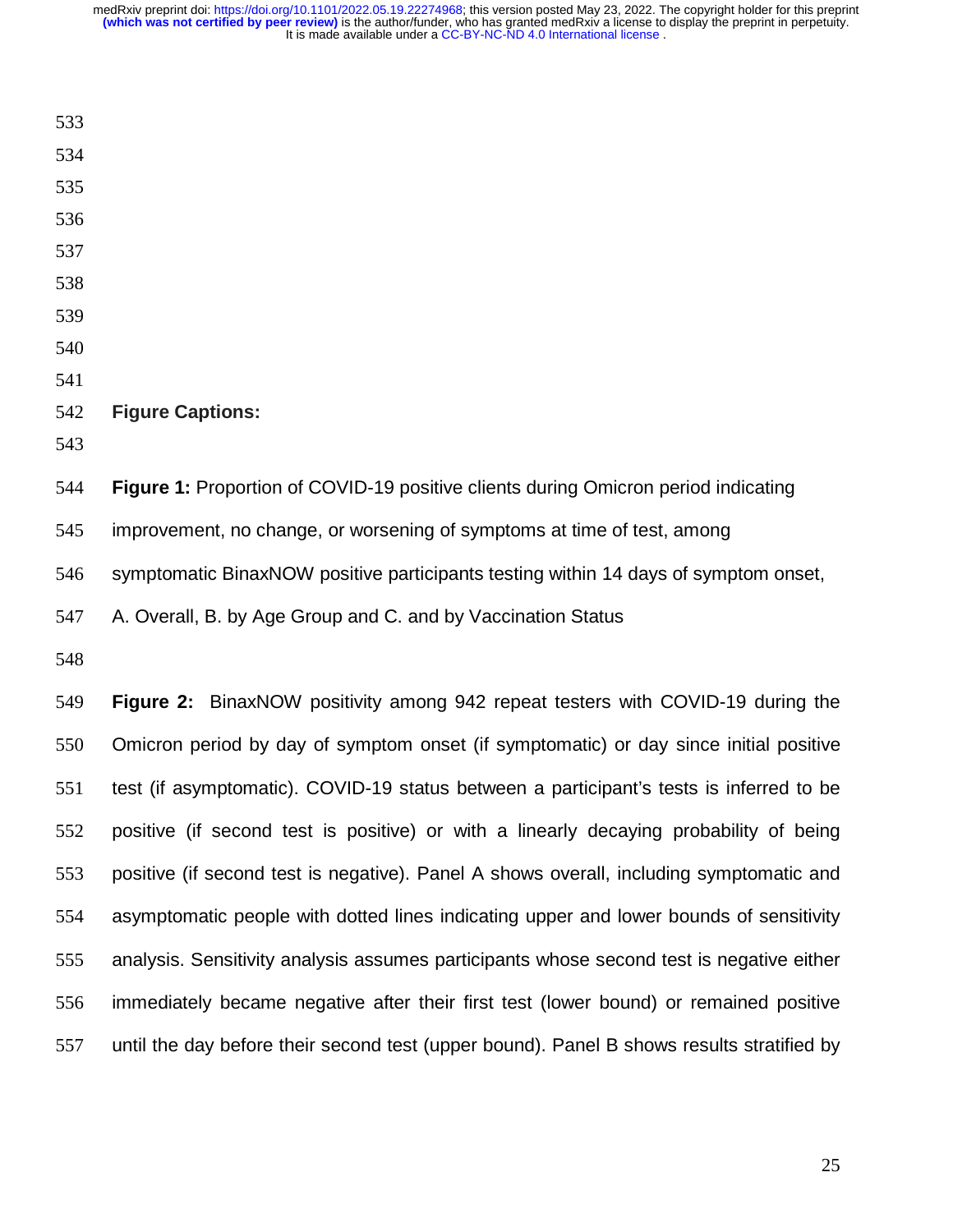| 558 | symptom status. Panel C show results stratified by self-report vaccination status as of |  |
|-----|-----------------------------------------------------------------------------------------|--|
| 559 | their first test.                                                                       |  |

- **Supplementary Figure 1.** Prevalence of selected symptoms among symptomatic
- people testing positive and negative with the BinaxNOW rapid antigen test during pre-
- Delta (January 10-May 31, 2021), Delta (June 1, 2021- November 30, 2021), and
- Omicron period (December 1, 2021-January 30, 2021).

**Supplementary Figure 2:** BinaxNOW positivity among 942 repeat testers with COVID-

19 during the Omicron period. by day of symptom onset (if symptomatic) or day since

initial positive test (if asymptomatic). A. Overall, includes symptomatic people and

asymptomatic people. B. Stratified by symptom status. Symptomatic include people who

report symptoms at the time of their initial positive test and who note a symptom onset

date and asymptomatic people include people who do not report symptoms at the time

of testing. C. Stratified by self-reported vaccination status.

- 
- 
- 
-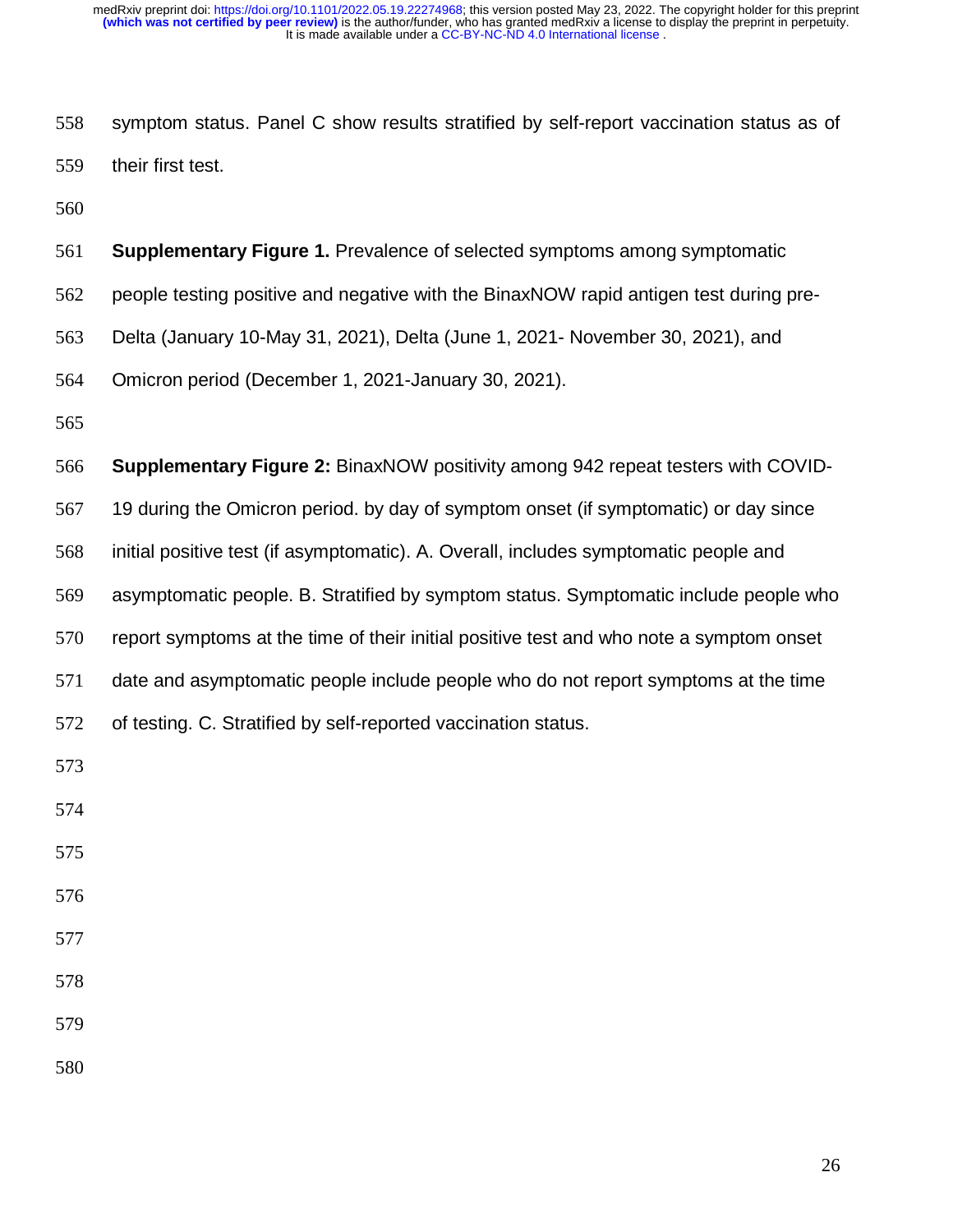- 
-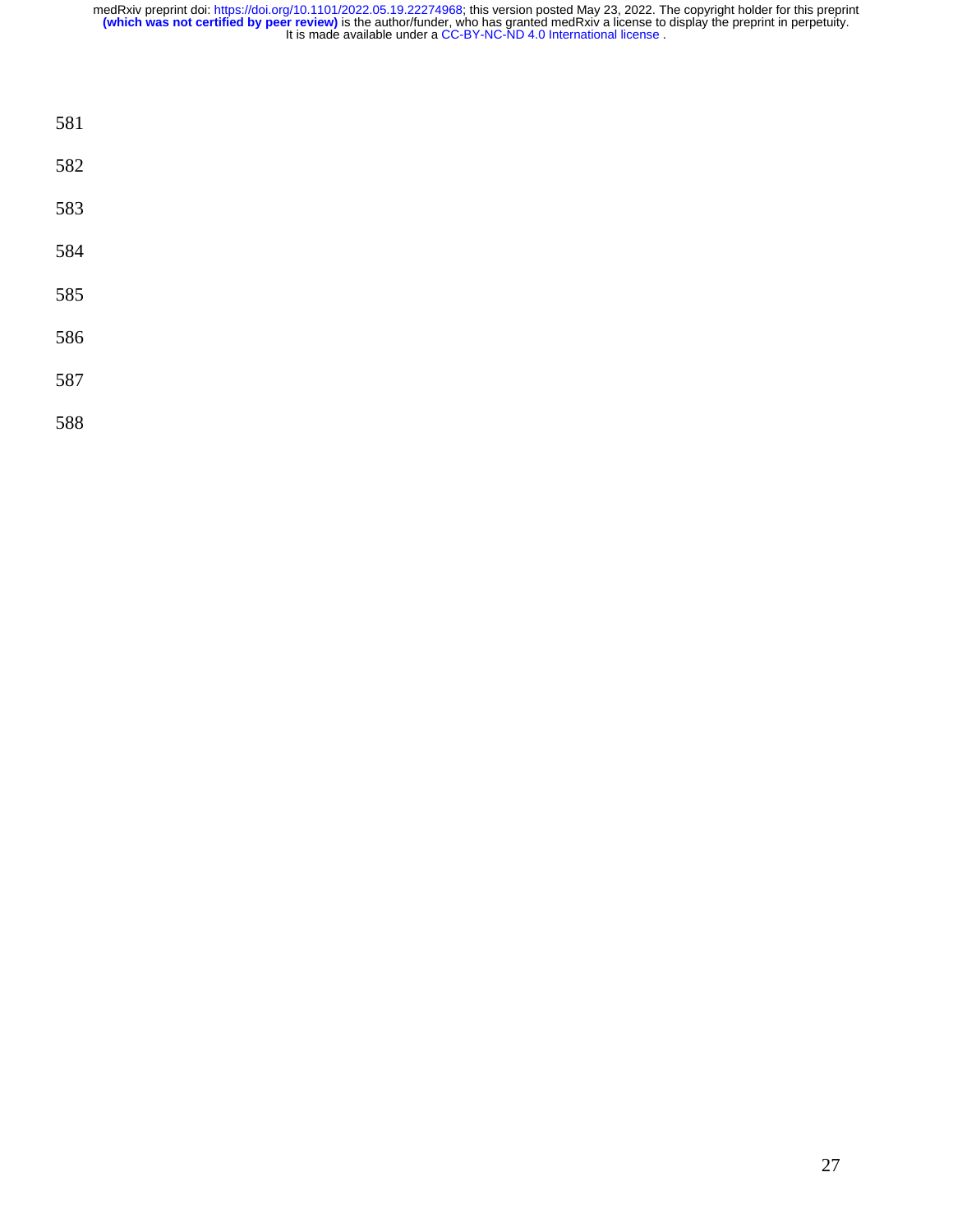**Table 1: Symptoms reported among symptomatic people testing positive and negative with the BinaxNOW rapid antigen test by, A. Variant period: Pre-Delta (January 10-May 31, 2021), Delta (June 1, 2021- November 30, 2021), Omicron Period.(December 1, 2021- January 30,20222)** 

|                     | <b>Overall</b><br>$(N=18,301)$ | <b>Pre-Delta</b><br>$(N=5,533)$ |                               | <b>Delta</b><br>$(N=5, 485)$ |                               | <b>Omicron</b><br>$(N=7,283)$ |                               | Omicron vs.<br>pre-Delta<br>among<br>positives | Omicron vs.<br>Delta among<br>positives |
|---------------------|--------------------------------|---------------------------------|-------------------------------|------------------------------|-------------------------------|-------------------------------|-------------------------------|------------------------------------------------|-----------------------------------------|
|                     |                                | <b>Positive</b><br>$(n=1065)$   | <b>Negative</b><br>$(n=4468)$ | <b>Positive</b><br>$(n=468)$ | <b>Negative</b><br>$(n=5017)$ | <b>Positive</b><br>$(n=3032)$ | <b>Negative</b><br>$(n=4251)$ | P-value<br>$(B-H)$<br>corrected)               | P-value<br>$(B-H)$<br>corrected)        |
| <b>Symptoms</b>     |                                |                                 |                               |                              |                               |                               |                               |                                                |                                         |
| Fever               | 3527 (19.3)                    | 369 (34.7)                      | 672 (15.0)                    | 172 (36.8)                   | 780 (15.6)                    | 921 (30.4)                    | 613 (14.4)                    | 0.010<br>(0.02)                                | 0.006<br>(0.015)                        |
| Cough               | 8885 (48.6)                    | 546 (51.3)                      | 1507 (33.7)                   | 281 (60.0)                   | 2356 (47.0)                   | 2044 (67.4)                   | 2151 (50.6)                   | < 0.001<br>(0.003)                             | 0.002<br>(0.006)                        |
| Shortness of breath | 1386 (7.6)                     | 93(8.7)                         | 409 (9.2)                     | 42 (9.0)                     | 346 (6.9)                     | 241(8.0)                      | 255(6.0)                      | 0.42<br>(0.51)                                 | 0.45<br>(0.52)                          |
| Fatigue             | 3404 (18.6)                    | 176 (16.5)                      | 926 (20.7)                    | 107 (22.9)                   | 879 (17.5)                    | 594 (19.6)                    | 722 (17.0)                    | 0.028<br>(0.051)                               | (1)                                     |
| Myalgia             | 3896 (21.3)                    | 322 (30.2)                      | 978 (21.9)                    | 141 (30.1)                   | 829 (16.5)                    | 868 (28.6)                    | 758 (17.8)                    | 0.32<br>(0.41)                                 | 0.51<br>(0.56)                          |
| Headache            | 6064 (33.1)                    | 437 (41.0)                      | 1693 (37.9)                   | 167 (35.7)                   | 1420 (28.3)                   | 1075 (35.5)                   | 1272 (29.9)                   | 0.001<br>(0.003)                               | 0.92<br>(0.96)                          |
| Loss of taste/smell | 951(5.2)                       | 183 (17.2)                      | 207(4.6)                      | 96(20.5)                     | 177(3.5)                      | 160(5.3)                      | 128(3.0)                      | < 0.001<br>(0.003)                             | < 0.001<br>(0.003)                      |
| Sore throat         | 6570 (35.9)                    | 315(29.6)                       | 1399 (31.3)                   | 136 (29.1)                   | 1821 (36.3)                   | 1316 (43.4)                   | 1583 (37.2)                   | < 0.001<br>(0.003)                             | < 0.001<br>(0.003)                      |
| Congestion          | 6217 (34.0)                    | 294 (27.6)                      | 1216 (27.2)                   | 193 (41.2)                   | 1866 (37.2)                   | 1177 (38.8)                   | 1471 (34.6)                   | < 0.001<br>(0.003)                             | 0.32<br>(0.41)                          |
| Nausea              | 1108(6.1)                      | 75 (7.0)                        | 295 (6.6)                     | 29 (6.2)                     | 324(6.5)                      | 150(5.0)                      | 235(5.5)                      | 0.010<br>(0.020)                               | 0.25<br>(0.37)                          |
| Diarrhea            | 1192(6.5)                      | 65(6.1)                         | 425 (9.5)                     | 28(6.0)                      | 304(6.1)                      | 144(4.8)                      | 226(5.3)                      | 0.08<br>(0.135)                                | 0.25<br>(0.37)                          |

Abbreviations: B-H corrected= Benjamin-Hochberg method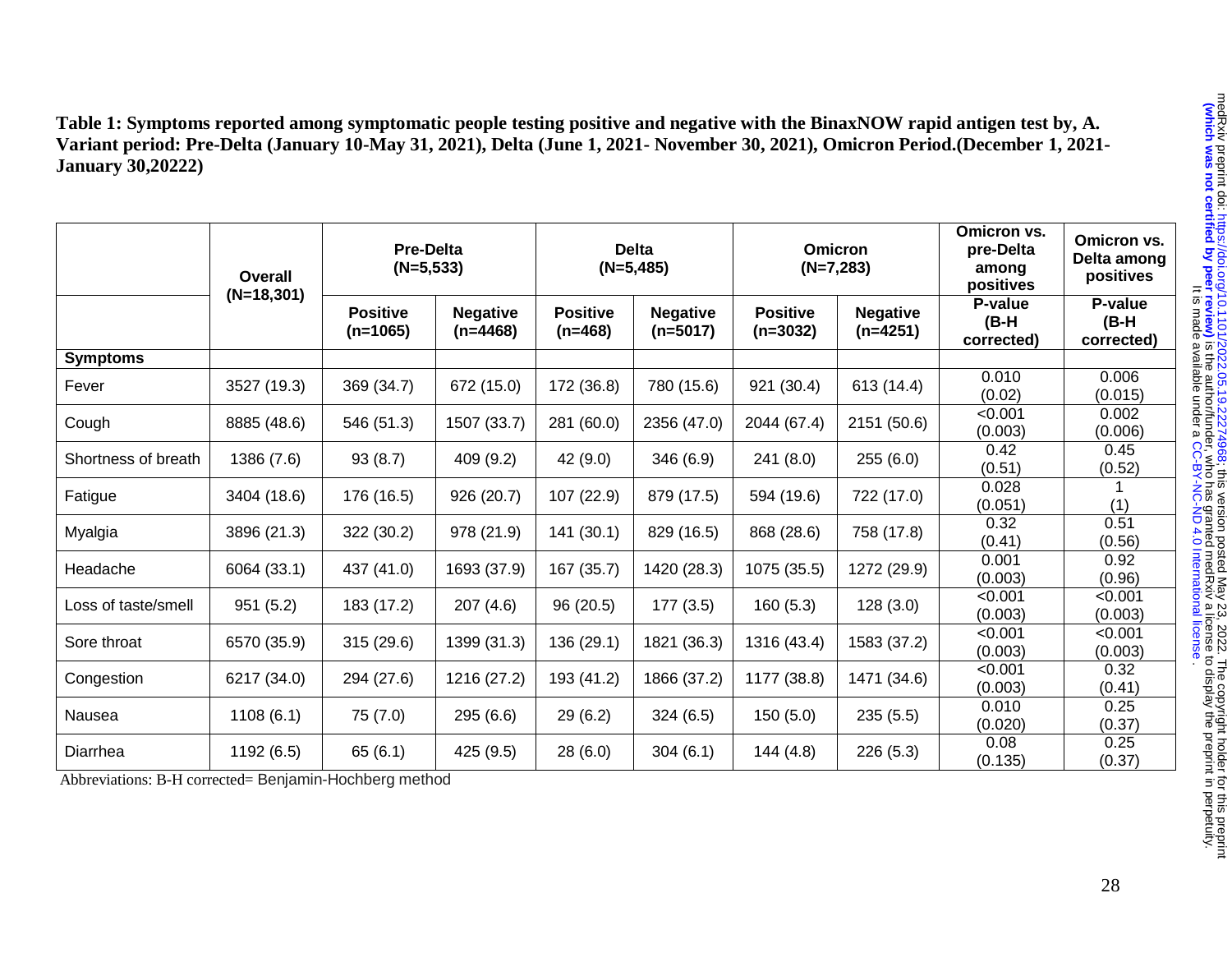| Table 2: Symptoms reported among symptomatic people testing positive and negative with the BinaxNOW rapid antigen test during |
|-------------------------------------------------------------------------------------------------------------------------------|
| the Omicron period (December 1, 2021-January 30,20222), stratified by age group.                                              |

|                     | <b>Overall</b><br>$(N=7,283)$ | Age $\geq$ 18<br>$(N=5779)$   |                               | Age 12-17<br>$(N=664)$       |                              | Age $<$ 12<br>$(N=840)$      |                              | Age $>18$<br>vs. 12-17<br>among<br>positives | Age > 18 vs.<br>$12$<br>Among<br>positives |
|---------------------|-------------------------------|-------------------------------|-------------------------------|------------------------------|------------------------------|------------------------------|------------------------------|----------------------------------------------|--------------------------------------------|
|                     |                               | <b>Positive</b><br>$(n=2419)$ | <b>Negative</b><br>$(n=3360)$ | <b>Positive</b><br>$(n=311)$ | <b>Negative</b><br>$(n=353)$ | <b>Positive</b><br>$(n=302)$ | <b>Negative</b><br>$(n=538)$ | P-value<br>$(B-H)$<br>corrected)             | P-value<br>$(B-H)$<br>corrected)           |
| <b>Symptoms</b>     |                               |                               |                               |                              |                              |                              |                              |                                              |                                            |
| Fever               | 1534 (21.1)                   | 733 (30.3)                    | 492 (14.6)                    | 84 (27.0)                    | 52 (14.7)                    | 104 (34.4)                   | 69 (12.8)                    | 0.23<br>(0.46)                               | 0.14<br>(0.31)                             |
| Cough               | 4195 (57.6)                   | 1626 (67.2)                   | 1617 (48.1)                   | 218(70.1)                    | 186 (52.7)                   | 200 (66.2)                   | 348 (64.7)                   | 0.31<br>(0.55)                               | 0.73<br>(0.90)                             |
| Shortness of breath | 496 (6.8)                     | 209(8.6)                      | 221(6.6)                      | 22(7.1)                      | 25(7.1)                      | 10(3.3)                      | 9(1.7)                       | 0.35<br>(0.55)                               | 0.001<br>(0.002)                           |
| Fatigue             | 1316 (18.1)                   | 538 (22.2)                    | 664 (19.8)                    | 33(10.6)                     | 33(9.4)                      | 23(7.6)                      | 25(4.7)                      | < 0.001<br>(0.002)                           | < 0.001<br>(0.002)                         |
| Myalgia             | 1626 (22.3)                   | 779 (32.2)                    | 681 (20.3)                    | 63 (20.3)                    | 51(14.5)                     | 26(8.6)                      | 26 (4.8)                     | < 0.001<br>(0.002)                           | < 0.001<br>(0.002)                         |
| Headache            | 2347 (32.2)                   | 898 (37.1)                    | 1118 (33.3)                   | 124 (39.9)                   | 99 (28.1)                    | 53 (17.6)                    | 55 (10.2)                    | 0.35<br>(0.55)                               | < 0.001<br>(0.002)                         |
| Loss of taste/smell | 288 (4.0)                     | 141(5.8)                      | 112(3.3)                      | 18(5.8)                      | 12(3.4)                      | 1(0.3)                       | 4(0.7)                       | 0.98<br>(0.98)                               | < 0.001<br>(0.002)                         |
| Sore throat         | 2899 (39.8)                   | 1099 (45.4)                   | 1364 (40.6)                   | 140 (45.0)                   | 121(34.3)                    | 77 (25.5)                    | 98 (18.2)                    | 0.89<br>(0.93)                               | < 0.001<br>(0.002)                         |
| Congestion          | 2648 (36.4)                   | 960 (39.7)                    | 1156 (34.4)                   | 126 (40.5)                   | 111(31.4)                    | 91(30.1)                     | 204 (37.9)                   | 0.78<br>(0.90)                               | 0.001<br>(0.002)                           |
| Nausea              | 385(5.3)                      | 118(4.9)                      | 182(5.4)                      | 16(5.1)                      | 21(6.0)                      | 16(5.3)                      | 32(6.0)                      | 0.84<br>(0.92)                               | 0.75<br>(0.90)                             |
| Diarrhea            | 370(5.1)                      | 119(4.9)                      | 71(5.1)                       | 12(3.9)                      | 38 (10.8)                    | 13(4.3)                      | 17(3.2)                      | 0.41<br>(0.60)                               | 0.64<br>(0.88)                             |

Abbreviations: B-H corrected= Benjamin-Hochberg method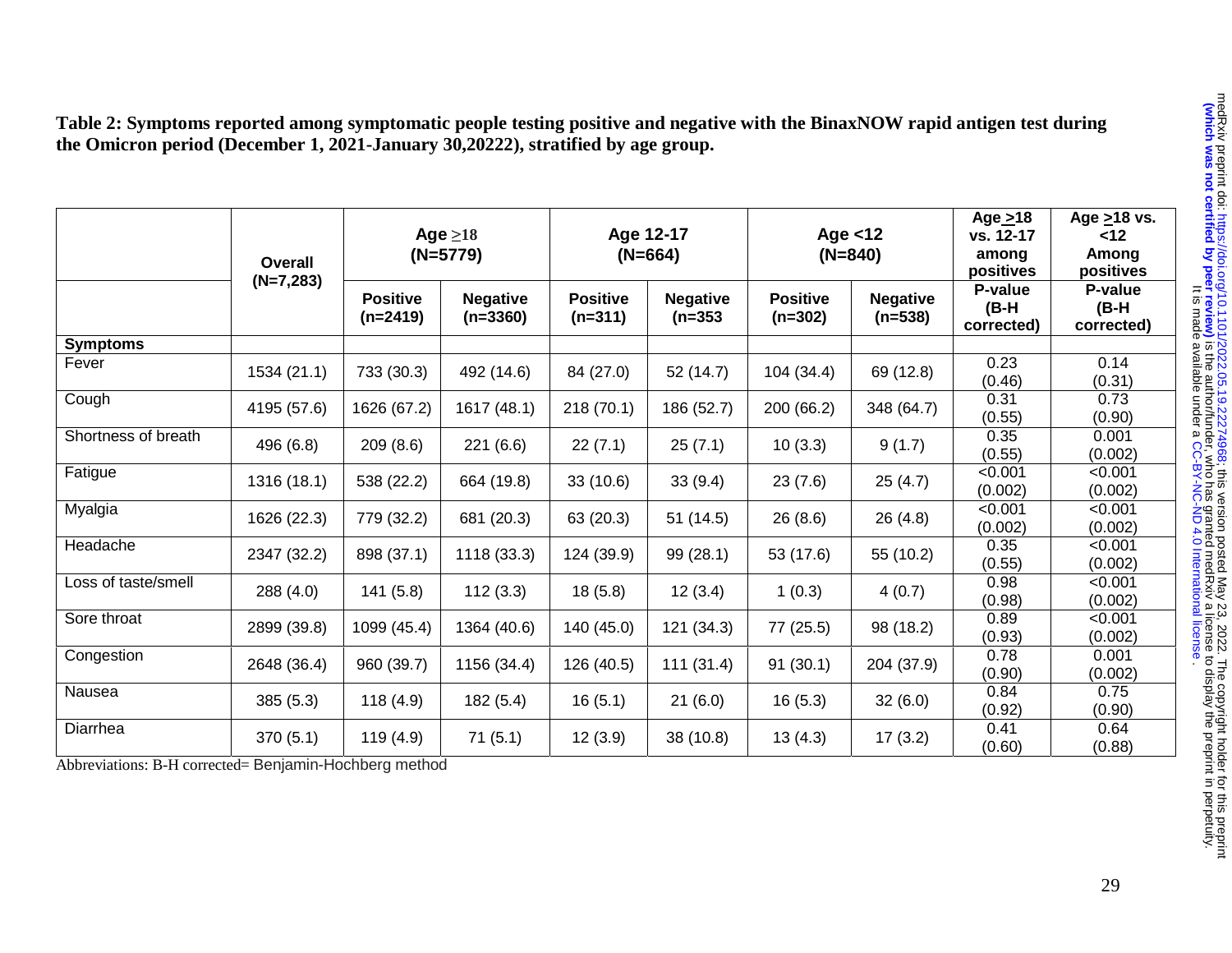**Table 3: Symptoms reported among symptomatic people testing positive and negative with the BinaxNOW rapid antigen test during the Omicron period (December 1, 2021-January 30,20222), stratified by vaccination status.** 

|                        | <b>Overall</b><br>$(N=5424)$ | <b>Unvaccinated</b><br>$(N=233)$ |                              | Vaccinated, not boosted<br>$(N=3817)$ |                               | <b>Vaccinated, Boosted</b><br>$(N=1374)$ |                              | Boosted vs.<br>Unvaccinated<br>among<br>positives | Boosted vs.<br>Vaccinated,<br>not boosted<br>among<br>positives |
|------------------------|------------------------------|----------------------------------|------------------------------|---------------------------------------|-------------------------------|------------------------------------------|------------------------------|---------------------------------------------------|-----------------------------------------------------------------|
|                        |                              | <b>Positive</b><br>$(n=116)$     | <b>Negative</b><br>$(n=117)$ | <b>Positive</b><br>$(n=1705)$         | <b>Negative</b><br>$(n=2112)$ | <b>Positive</b><br>$(n=432)$             | <b>Negative</b><br>$(n=942)$ | P-value<br>$(B-H)$<br>corrected)                  | P-value<br>$(B-H)$<br>corrected)                                |
| <b>Symptoms</b>        |                              |                                  |                              |                                       |                               |                                          |                              |                                                   |                                                                 |
| Fever                  | 1162 (21.4)                  | 42 (36.2)                        | 16(13.7)                     | 559 (32.8)                            | 343 (16.2)                    | 97(22.5)                                 | 105(11.2)                    | 0.003<br>(0.01)                                   | < 0.001<br>(0.01)                                               |
| Cough                  | 3060 (56.4)                  | 71 (61.2)                        | 53 (45.3)                    | 1191 (69.9)                           | 1086 (51.4)                   | 268 (62.0)                               | 391 (41.5)                   | 0.87<br>(1)                                       | 0.002<br>(0.01)                                                 |
| Shortness of<br>breath | 408 (7.5)                    | 10(8.6)                          | 7(6.0)                       | 150(8.8)                              | 150(7.1)                      | 36(8.3)                                  | 55 (4.8)                     | 0.92<br>(1)                                       | 0.76<br>(0.93)                                                  |
| Fatigue                | 1144(21.1)                   | 33(28.5)                         | 25(21.4)                     | 372 (21.8)                            | 410 (19.4)                    | 104(24.1)                                | 200 (21.2)                   | 0.33<br>(0.50)                                    | 0.31<br>(0.50)                                                  |
| Myalgia                | 1383 (25.5)                  | 41 (35.3)                        | 25(21.4)                     | 580 (34.0)                            | 440 (20.8)                    | 115(26.6)                                | 182 (19.3)                   | 0.06<br>(0.19)                                    | 0.003<br>(0.01)                                                 |
| Headache               | 1921 (35.4)                  | 49 (42.2)                        | 42 (35.9)                    | 646 (37.9)                            | 719 (34.0)                    | 153 (35.4)                               | 312 (33.1)                   | 0.18<br>(0.40)                                    | 0.34<br>(0.50)                                                  |
| Loss of<br>taste/smell | 240 (4.4)                    | 12(10.3)                         | 7(6.0)                       | 99 (5.8)                              | 76 (3.6)                      | 25(5.8)                                  | 21(2.2)                      | 0.08<br>(0.22)                                    | 0.99<br>(1)                                                     |
| Sore throat            | 2325 (42.9)                  | 48 (41.4)                        | 34(29.1)                     | 776 (45.5)                            | 850 (40.3)                    | 208 (48.2)                               | 409 (43.4)                   | 0.20<br>(0.40)                                    | 0.33<br>(0.50)                                                  |
| Congestion             | 2019 (37.2)                  | 40 (34.5)                        | 32(27.4)                     | 668 (39.2)                            | 701 (33.2)                    | 207 (47.9)                               | 371 (39.4)                   | 0.010<br>(0.04)                                   | 0.001<br>(0.01)                                                 |
| Nausea                 | 290(5.4)                     | 7(6.0)                           | 6(5.1)                       | 89 (5.2)                              | 119(5.6)                      | 18(4.2)                                  | 51(5.4)                      | 0.39<br>(0.50)                                    | 0.37<br>(0.50)                                                  |
| Diarrhea               | 277(5.1)                     | 10(8.6)                          | 2(1.7)                       | 83 (4.9)                              | 112(5.3)                      | 21(4.9)                                  | 49 (5.2)                     | 0.12<br>(0.29)                                    | (1)                                                             |

Abbreviations: B-H corrected= Benjamin-Hochberg method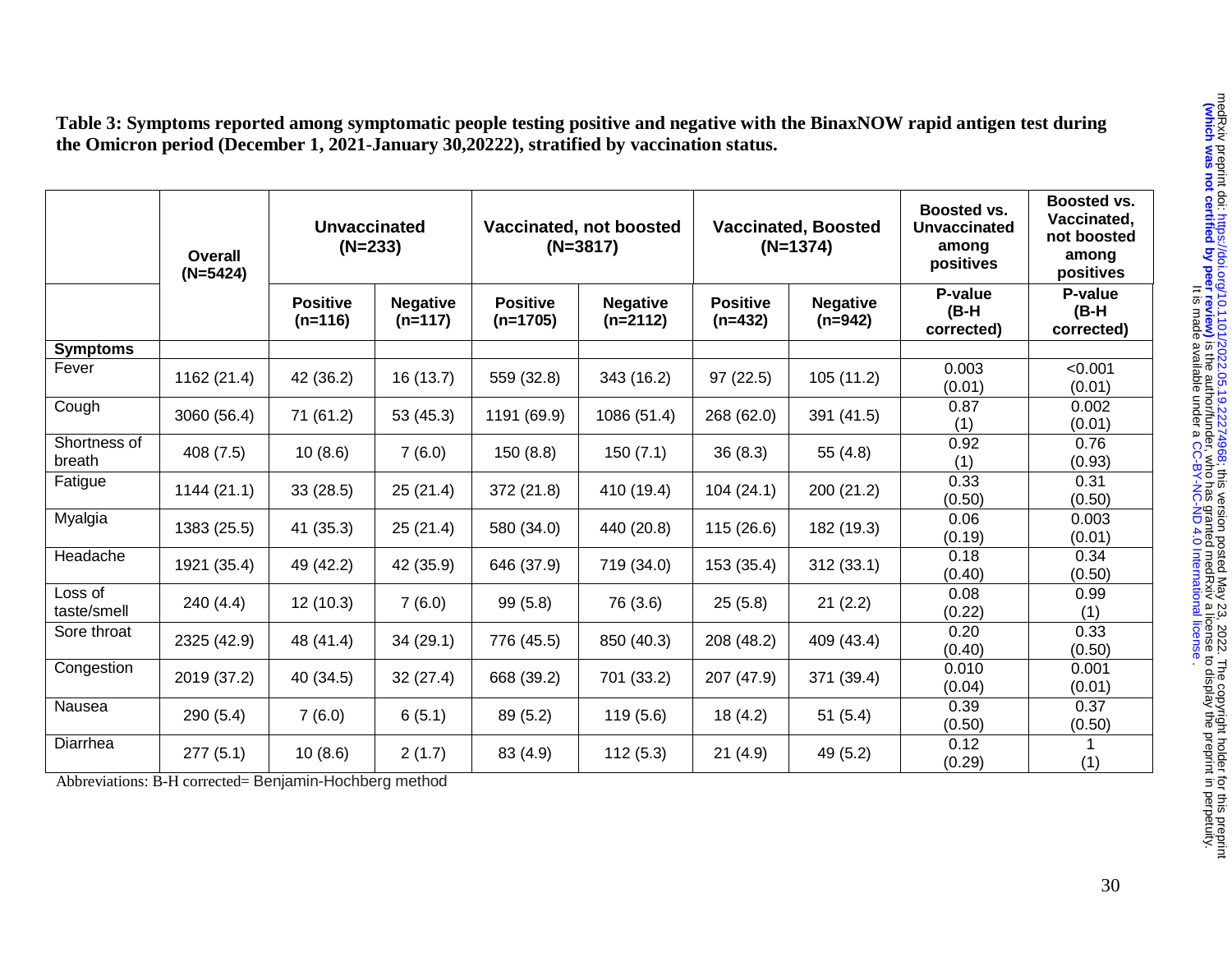|                                             | <b>Overall</b> | <b>Pre-Delta</b> | <b>Delta</b> | <b>Omicron</b> | P-value |
|---------------------------------------------|----------------|------------------|--------------|----------------|---------|
|                                             | $(N=18, 301)$  | $(N=5,533)$      | $(N=5, 485)$ | $(N=7,283)$    |         |
| <b>Age Category (years)</b>                 |                |                  |              |                |         |
| $<$ 5                                       | 684 (3.7)      | 113(2.0)         | 285(5.2)     | 286 (3.9)      | < 0.001 |
| $5 - 11.9$                                  | 1510 (8.3)     | 169(3.1)         | 787 (14.4)   | 554 (7.6)      |         |
| 12-17.9                                     | 1343(7.3)      | 274(5.0)         | 405 (7.4)    | 664 (9.1)      |         |
| 18-30                                       | 4985 (27.2)    | 1725 (31.2)      | 1385 (25.3)  | 1875 (25.7)    |         |
| $31 - 50$                                   | 7020 (38.4)    | 2323 (42.0)      | 1909 (34.8)  | 2788 (28.3)    |         |
| 51-64                                       | 2215 (12.1)    | 735 (13.3)       | 570 (10.4)   | 910 (12.5)     |         |
| 65 and older                                | 544 (3.0)      | 194(3.5)         | 144(2.6)     | 206(2.8)       |         |
| Gender <sup>a</sup>                         |                |                  |              |                |         |
| Male                                        | 8513 (46.9)    | 2643 (47.8)      | 2517 (46.4)  | 3353 (46.5)    | < 0.001 |
| Female                                      | 9394 (51.7)    | 2761 (49.9)      | 2830 (52.2)  | 3803 (52.7)    |         |
| Non-binary                                  | 234(1.3)       | 106(1.9)         | 73 (1.4)     | 55 (0.8)       |         |
| Prefer not to say                           | 27(0.2)        | 23(0.4)          | 4(0.1)       | 0              |         |
| <b>Ethnicity</b>                            |                |                  |              |                |         |
| Asian                                       | 1032(6.1)      | 269(6.1)         | 402 (7.5)    | 361(5.0)       | < 0.001 |
| <b>Black/African American</b>               | 256(2.1)       | 145(3.3)         | 112(2.1)     | 99(1.4)        |         |
| Latinx/Hispanic                             | 11856 (69.7)   | 3120 (70.2)      | 3408 (63.3)  | 5328 (74.3)    |         |
| White/Caucasian                             | 2157 (12.7)    | 618 (13.9)       | 926 (17.2)   | 613(8.5)       |         |
| Other                                       | 1606 (9.5)     | 295 (6.6)        | 536 (10.0)   | 775 (10.8)     |         |
| Vaccine Status <sup>c</sup>                 |                |                  |              |                | < 0.001 |
| Not Vaccinated                              | 874 (16.2)     | 167 (93.3)       | 67 (39.7)    | 640 (12.7)     |         |
| Partially Vaccinated                        | 1248 (23.1)    | 9(5.0)           | 51 (30.2)    | 1188 (23.5)    |         |
| <b>Primary Vaccine Series</b>               | 2032 (37.6)    | 3(1.7)           | 46 (27.2)    | 1983 (39.2)    |         |
| Primary Vaccine Series with Booster         | 1249 (24.8)    | $\frac{1}{2}$    | 5(3.0)       | 1244 (24.6)    |         |
| Vaccine Status (over 18 years) <sup>e</sup> |                |                  |              |                | < 0.001 |
| Not Vaccinated                              | 388 (9.3)      | 137 (92.6)       | 40 (29.2)    | 211(5.4)       |         |
| Partially Vaccinated                        | 964 (23.0)     | 8(6.1)           | 48 (35.0)    | 908 (23.3)     |         |
| <b>Primary Vaccine Series</b>               | 1618 (38.6)    | 3(2.0)           | 44 (32.1)    | 1571 (40.2)    |         |
| Primary Vaccine Series with Booster         | 1220 (29.1)    | $\overline{a}$   | 5(3.6)       | 1215 (31.1)    |         |

**Supplementary Table 1: Demographics of symptomatic people seeking testing from January 2020- January 2021, by variant-period.** 

<sup>a</sup>133 missing responses <sup>b</sup>1294 missing responses <sup>c</sup>2899 missing responses <sup>d</sup>Booster shots were not available at any point during this period <sup>e</sup>1657 missing responses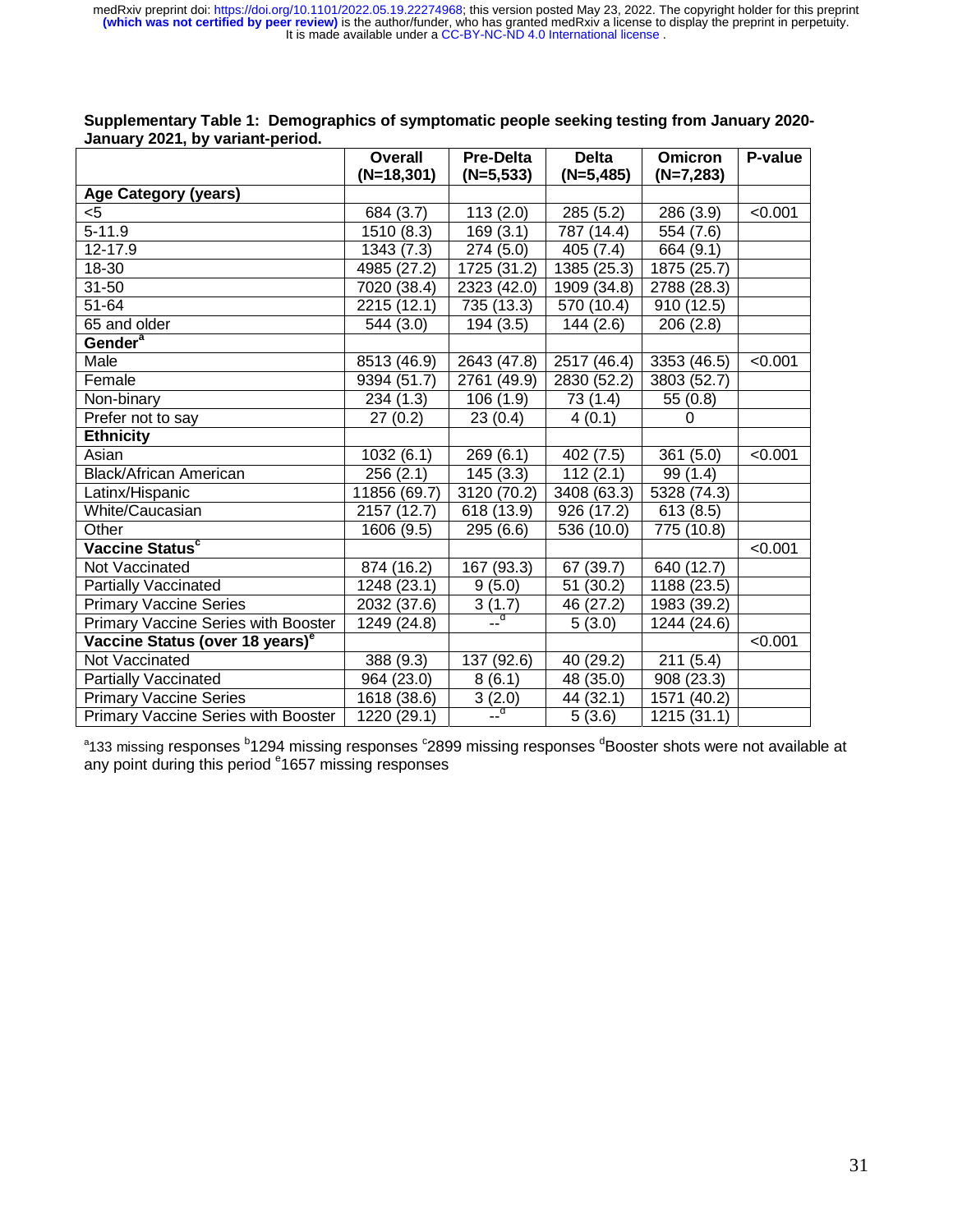| <b>Symptom Type</b>                       | Overall<br>$(N=3032)$ | Age $\geq$ 18<br>$(N=2419)$ | Age 12-17<br>$(N=311)$ | Age $<$ 12<br>$(N=302)$ | P-value |
|-------------------------------------------|-----------------------|-----------------------------|------------------------|-------------------------|---------|
| Fever                                     | 74 (2.4)              | 45(1.9)                     | 3(1.0)                 | 26(8.6)                 | < 0.001 |
| Cough                                     | 477 (15.7)            | 346 (14.3)                  | 48 (15.4)              | 83 (27.5)               | 0.030   |
| Shortness of breath                       | 4(0.1)                | 4(0.2)                      | O                      | U                       |         |
| Fatigue                                   | 12(0.4)               | 10(0.4)                     | $\Omega$               | 2(0.7)                  | 0.41    |
| Myalgia                                   | 25(0.8)               | 22 (0.9                     | 2(0.6)                 | 1(0.3)                  | 0.76    |
| Headache                                  | 51(1.7)               | 37(1.5)                     | 11(3.5)                | 3(1.0)                  | 0.036   |
| Loss of taste/smell                       | 5(0.2)                | 4(0.2)                      | 1(0.3)                 |                         | 0.68    |
| Sore throat                               | 168 (5.5)             | 147(6.1)                    | 17(5.5)                | 4(1.3)                  | 0.001   |
| Congestion                                | 140 (4.6)             | 100(4.1)                    | 17(5.5)                | 23(7.6)                 | 0.019   |
| Nausea                                    | 4(0.1)                | 3(0.1)                      | 0                      | 1(0.3)                  | 0.39    |
| Diarrhea                                  | 2(0.1)                | 1(0.0)                      | 0                      | 1(0.3)                  | 0.20    |
| Any of the above symptoms<br>in isolation | 962 (31.7)            | 719 (29.7)                  | 99 (31.8)              | 144 (47.7)              | < 0.001 |

#### **Supplementary Table 2. Proportion symptomatic participants reporting only one of the following symptoms the time of testing during the Omicron period ((December 1, 2021-January 30, 2021)**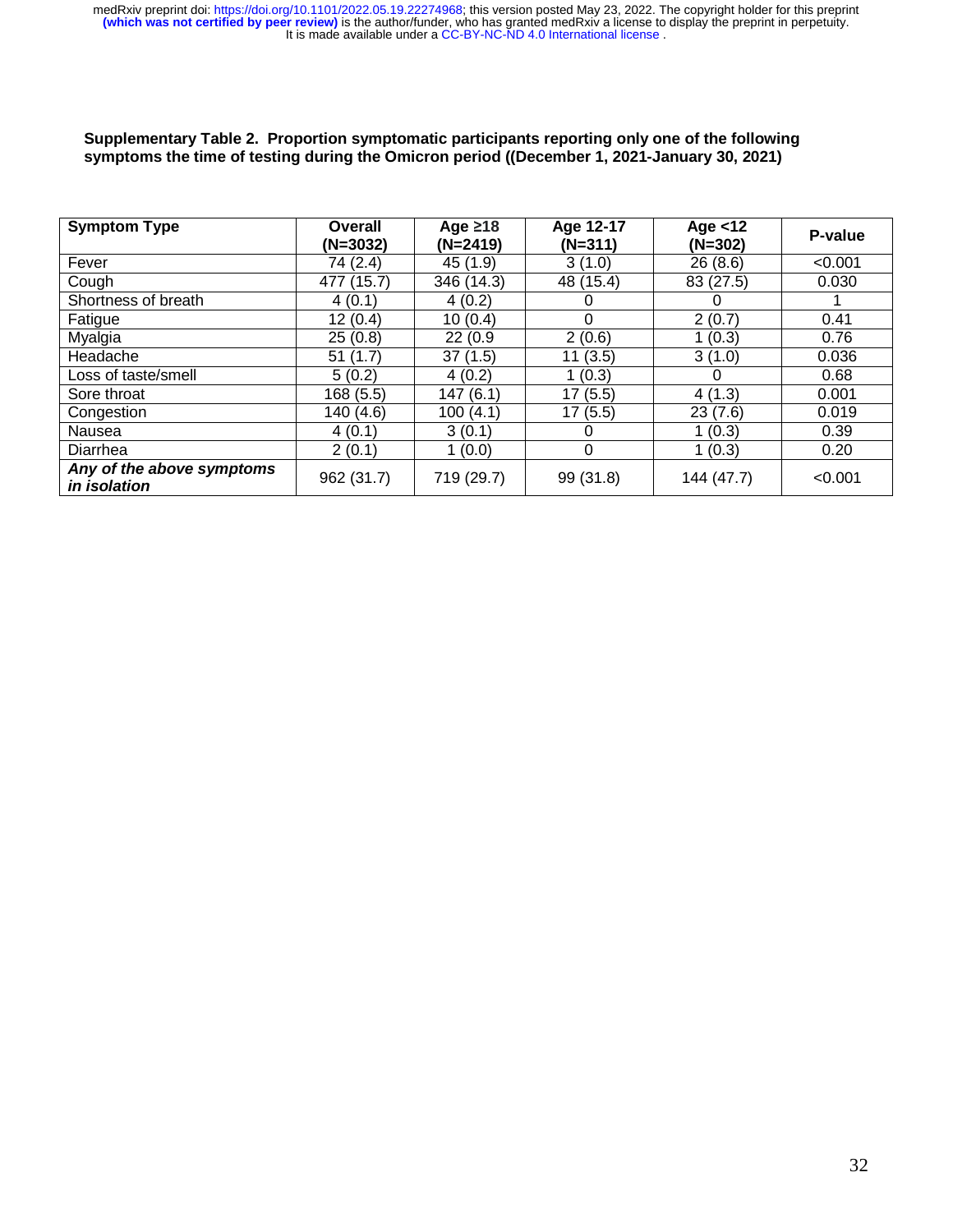**Figure 1:** Proportion of COVID-19 positive clients during Omicron period indicating improvement, no change, or worsening of symptoms at time of test, among symptomatic BinaxNOW positive participants testing within 14 days of symptom onset, A. Overall, B. by Age Group and C. and by Vaccination Status